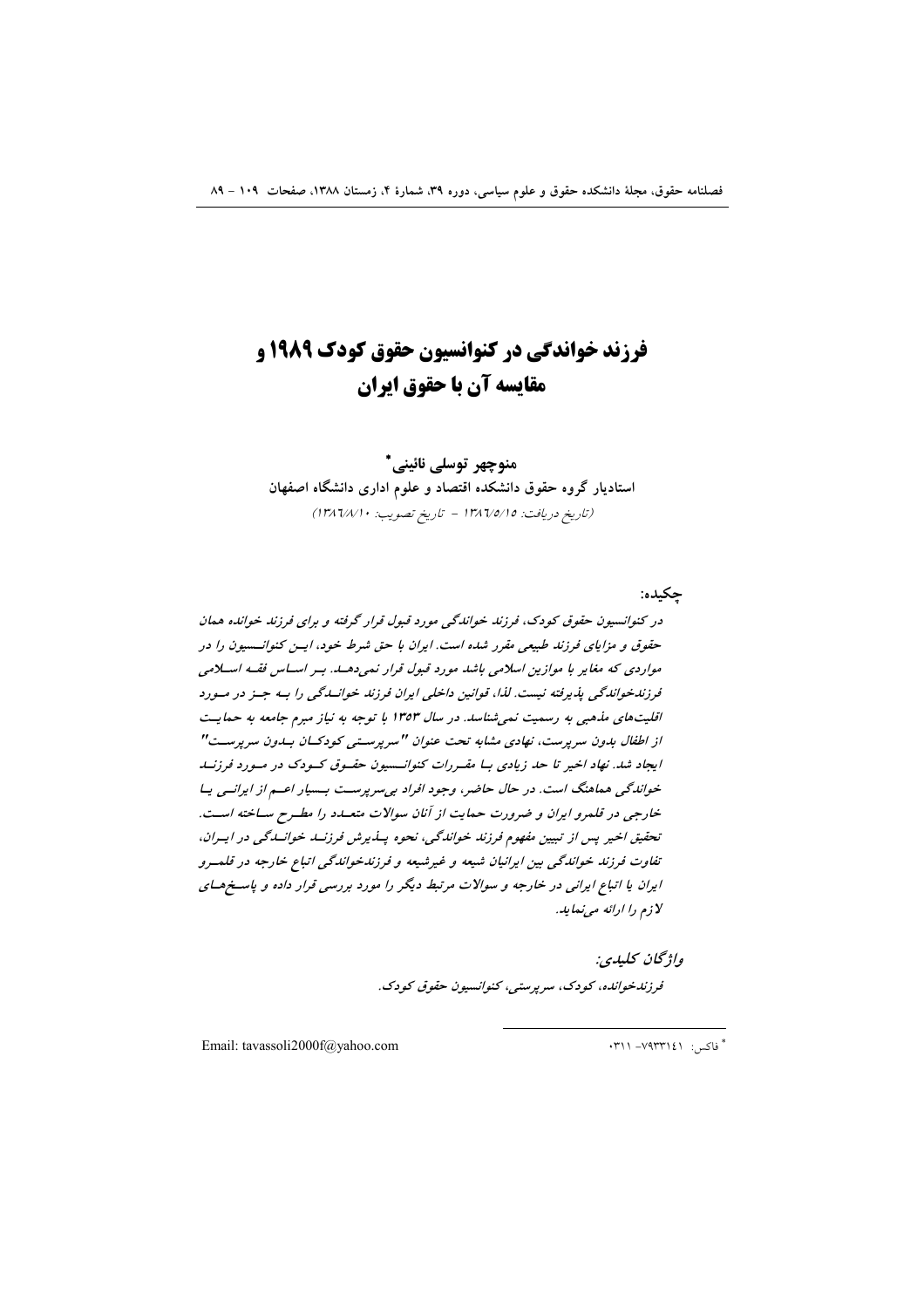#### مقدمه

با وجود سابقه طولانی پذیرش نهاد فرزندخواندگی در دوران حکومت ساسـانیان و اعتبـار آن در نزد زرتشتیان، این نهاد با نفوذ اسلام در ایران منسوخ گردید و با توجه بـه تـاثیر حقــوق اسلامی در حقوق ایران، راجع به مسئله فرزند خوانـدگی قـوانین و مقرراتـی خـاص وضـع و تصویب نگردید. لیکن، به علت فواید فردی و اجتماعی و نیاز مبرم جامعه به حمایت از اطفال بدون سريرست اين نهاد تحت عنوان "سريرستي اطفـال بــدون سريرسـت" بــا آثــار حقــوقي مشخص در سال ۱۳۵۳ احیاء گردید. مقررات" نهـاد سرپرسـتي" پـس از برقـراري جمهـوري اسلامی تاکنون توسط قوه مقننه صراحتاً نسخ نگردیده و مغایرت آنها بــا شــرع مقــدس اســلام اعلام نگرديده، لذا در حال حاضر قانوني بوده و در دادگـاههــا اجـرا مــي شــود. در كنوانــسيون حقوق كودك كه دولت جمهوري اسلامي ايران طي مـاده واحـده قـانون اجـازه الحـاق دولـت جمهوری اسلامی ایران به کنوانــسیون حقـوق کــودک' مـصوب ۱۳۷۲/۱۲/۱ مجلــس شــورای اسلامی به آن پیوسته، فرزند خواندگی مورد قبول قـرار گرفتـه و بـرای فرزنـد خوانـده همـان حقوق و مزایای فرزند طبیعی مقرر شده است. بر اساس این کنوانسیون، امکان دارد کـه فرزنـد خوانده و فرزند پذیر تبعه یک یا دو کشور بیگانه باشند و یا دارای مذاهب متفـاوتی باشــند. در حال حاضر، تعدادی بیشمار از اتباع سایر کشورها در ایـران، تحـت عنـاوینی چـون پناهنـده، مهاجر و آواره حضور دارند، که ممکن است بــدلایلی بــی سرپرســت شــوند و یــا در مــواردی امکان دارد که ایرانیان بی سرپرست شده و نیاز به سرپرست داشته باشند. در این حالت، رابطه سرپرستی ممکن است تحت عنوان فرزند خواندگی بوجود آید. در اینجا ایـن سـوالات مطـرح می شود که آیا ایران با امضاء کنوانسیون حقوق کودک تاسیس فرزند خواندگی به مفهوم خاص آن را پذیرفته است یا خیر؟ چه تفاوتی بین ایرانیـان شـیعه و غیـر شـیعه در خـصوص فرزنــد خواندگی وجود دارد؟ آیا اقدام به پذیرش فرزنـد خوانـده از طـرف اتبـاع خارجـه در قلمـرو سرزمین ایران یا بالعکس فرزند خواندگی اتباع ایرانی در خارجه مخـالف نظـم عمـومی ایـران تلقی می شود یا نه؟ تحقیق اخیر پس از اشاره به مفهوم فرزندخواندگی قبصد داردکـه بـه ایــن سوالات ياسخ دهد.

۱. از نظر پیمان نامه حقوق کودک، منظور از کودک، هر انسان دارای کمتر از ۱۸ سال سن است، مگر اینکه طبـق قــانون قابــل اعمال در مورد کودک، سن قانونی کمتر تعیین شده باشد.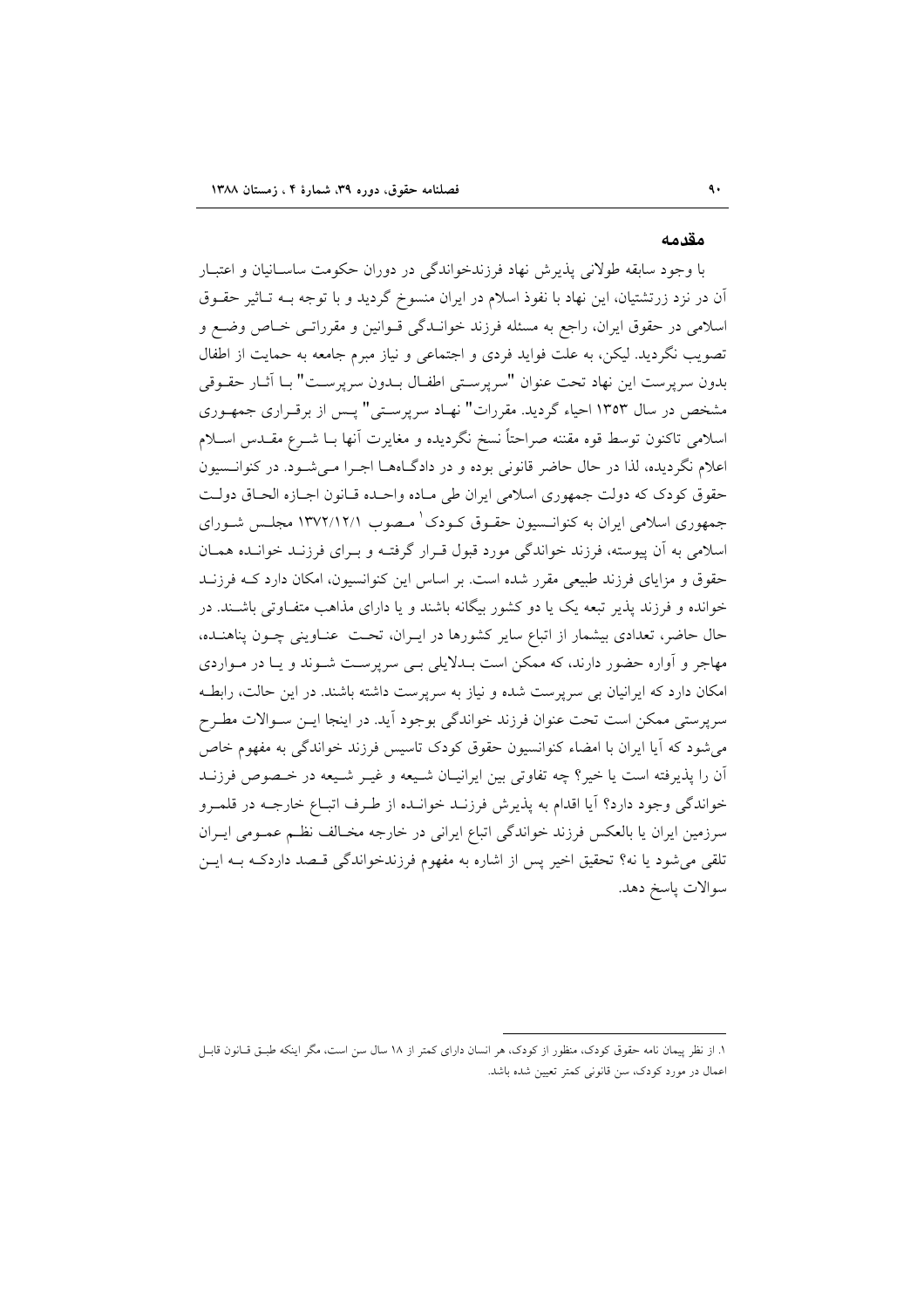#### الف- كلمات

### ۱- مفهوم فرزندخواندگی

فرزند واقعی از دیدگاه حقوقی به کسی گفته می شود که از نسل دیگر باشد و رابطه خــونی و طبیعی بین او و یدر و مادر وجود داشته باشد(کاتوزیان،٢٤٣،١٣٧٩). لیکن در مواردی امکان دارد که زن و شوهری بدلایلی فرزند غیر را بـه فرزنـدی بیذیرنـد. در ایـن ارتبـاط در بعـضی کشورها قانون گذار چنین کودکی را در حکم فرزند این خـانواده بـه شـمار مـی آورد و آثــاری برای این رابطه حقوقی برسمیت می شناسد. این فرزند تحت عنبوان فرزنید خوانیده پیا فرزنید ظاهری نامیده می شود و انتساب وی به خانواده مجازی است. این فرزند ممکـن اسـت تحـت شرایطی در حکم فرزند خانواده دیگر در آیــد (پیـشین، ۱۳۷۹، ۲٤٤). در مــورد اول، یعنــی فرزنــد واقعی، پیوند موجود بین فرزندو پدر و مادر وی حقیقی و طبیعی است و و رابطه حقوقی بـین أنها را نمي توان أنرا ناديده گرفت، ليكن پيوند بين فرزند و پدر و مـادر خوانـده چـون واقعـي نیست لذا با نظر قانونگذار ممکن است به دلایلی زایـل شـود. بنـایراین، مـیتوان گفـت کـه فرزندخواندگی رابطهای حقوقی است که بدلیل پذیرفته شدن طفلی به عنوان فرزنید از جانب زن و مردی به وجود می آید؛ بدون آنکه پذیرندگان طفل، پدر و مادر واقعی آن طفل باشند.

# ۲– پیشینه تاریخی فرزندخواندگی در ایران

در ایران باستان به ویژه در زمان ساسانیان فرزند خواندگی مورد پذیرش بوده است. در این دوران، فرزندخواندگی توام با اعتقادات مذهبی مرسوم بود. زرتشتیان که بیـشتر مـردم ایـران را تشکیل میدادند، بر این باور بودند که فرزند هر کس پل وروداو به بهشت است و افـراد فاقــد اولاد در روز قیامت و دنیای دیگر یلی ندارند تا از طریق آن وارد بهشت گردند؛ این گونه افـراد عقیم و بدون فرزند می توانستند از راه فرزندخواندگی برای ورود به بهشت پل سازی نمایند. در همان دوران، در روم قديم، فرزندخواندگي نوعي توافق بين طرفين محسوب مي گرديـد كـه بـا رأى دادگاه ايجاد و توليد رابطه و علقه خــانوادگي مــيiمــود. كاركردهــاي نظــامي، اقتــصادي، عاطفی و اجتماعی، از مهمترین عملکردهای فرزندخواندگی در حقوق روم، مخـصوصاً نــسبت به مقامات بالای اجتماع رومی محسوب می شد(Solange Betan, 2002, 3 ). با حکومت کلیسا بر اروپا و براساس قوانین مذهبی، فرزندخواندگی اهمیت خود را از دست داد. زیرا کلیسا به ایـن بهانه که «خانواده تنها با ازدواج قانونی شکل یافته و تأمین می شـود»، بـا ایــن نهـاد سرســختانه مخالفت میکرد. به هر حال، احیاء این نهاد، مقارن با زوال سلطه کلیسا بر ارویا بود.

در ایران باستان سه نوع فرزندخواندگی انتخابی، قهری و فرزندخواندهای که ورثـه متوفـای بدون اولاد بعد از فوتش برای او انتخاب می کردند، مرسوم بود (امامی، ١٣٧٨، ٣٣، ٢٣)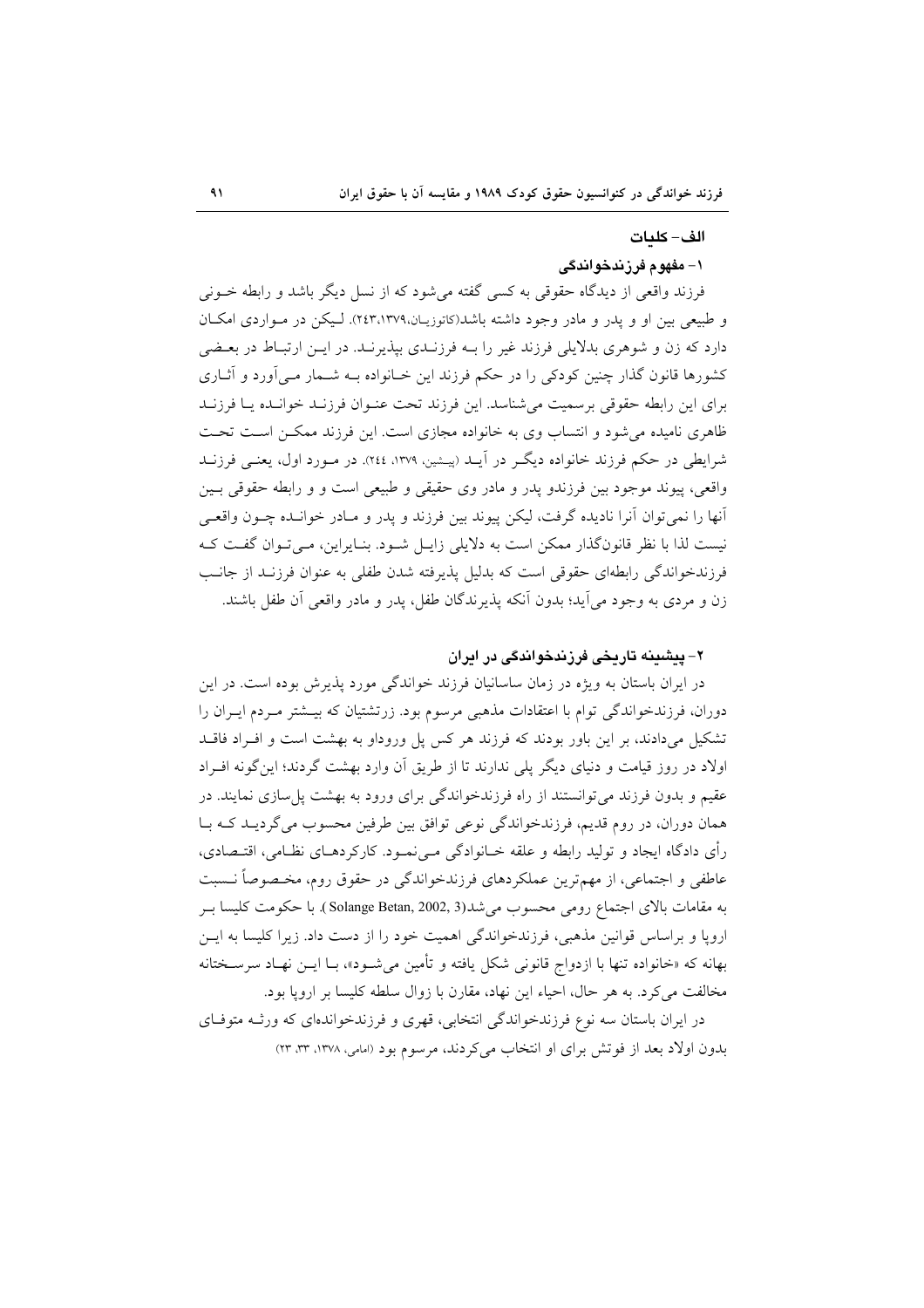پس از قبول دین اسلام توسط ایرانیان، چون در آیهٔ ٤ سوره احزاب و قضیه زیدبن حارثـه، شناسائي فرزند خوانده در حكم فرزند واقعي اساساً نفي شده بود، لذا اين نهـاد منـسوخ اعــلام گردید. بنا براین، برخورداری فرزند خوانده از همان حقـوق فرزنـد واقعـی از قبیـل تـوارث و مشابه آن مردود شناخته شد. بنابراین، فرزند خواندگی در اسلام منشاء آثـار حقـوقی نیـست و نهادي حقوقي تلقى نمي شود (صفائي و امامي، ٢٤،١٣٨١). در مقابل، در تعاليم اسلامي از همسان ابتـدا رسیدگی به ایتام و کودکان بدون سرپرست مـورد عنایـت خـاص شـارع اعـلام شـده بـود. در روايتي از پيامبر اكرم(ص)، آمده است: "من عال يتيماً حتى يستغني عنه اوجب الله عزوجل لـه بذلك الجنة" (محمدي ري شهري،١٩٦٣، ٧٦٥). حضرت علي (ع) در مورد يتيمــان مــي فرماينــد: "الله، الله، في الايتام، فلا تغبّوا افواههم و لايضيعوا بحضرتكم'''. به همين دليل، پس از پذيرش اسلام در حقوق ایران نهادی به عنوان فرزند خواندگی بدین مفهوم که فرزند خوانده از همـه جهـات در حکم فرزند واقعی باشد و از آثار رابطهٔ ابوین و فرزند بهرهمند شود، وجود نــدارد، ولــی بــا توجه به تأکیدات دین اسلام در خصوص ضرورت رسیدگی به ایتام و اطفال بـی سرپرســت و خصیصه نوع دوستی و کمک به نیازمندان که در فرهنگ ایرانی وجود دارد، مقررات مدونی در ۱۳۵۳ به منظور سرپرستی اطفال بی سرپرست توسط قانونگذار وضع و لازمالاجراء گردید ک در بسیاری از موارد شبیه به تاسیس فرزندخواندگی به نظر میرسد. یه نظر مـیرسـد چـون در قانون مدنی ما فرزند خواندگی وجود ندارد، در قانون ۱۳۵۳ جانب احتیاط رعایت شده است و به احترام سنن مذهبی و ملی یکباره و به طور صریح فرزند خواندگی عنـوان نـشده اسـت و به جای آن از واژه «سر پرستی» استفاده کرده است (مدنی قهفرخی، ۱۳۸۳، ۲۹۲-۲۹۱).

این قانون، سرپرستی را به صورت یک نهـاد حقـوقی در آورده اسـت (صـفائی و امـامی، ١٣٨١،٢٤). قانون اخیر یکی از مهمترین قوانین در مورد کودکان بی سرپرست در زمـان پـیش از انقــلاب اسلامی و بعد از آن است. پس از انقلاب اسلامی، در خصوص مطابقت این قانون با شرع بـین محاکم دادگستری اختلاف نظر افتـاد و پـس از سـوال از کمیـسیون اسـتفتائات شـورای عـالـی قضایی، کمیسیون مزبور در تاریخ ١٣٦٢/٦/٢٧ چنین اعلام نظر کرد: " رعایت جهـات شــرعی در مورد ارث بلاوارث و سن بلوغ، موضوع تبصره مـاده ٥ و بنـد الـف مـاده ٦ مـورد سـوال، رعايت نشده است. با رعايت مصالح شرعي طفل، عمل به قانون مذكور بلامانع است و حـاكم شرع بر طبق آن می تواند حکم صادر نماید." این قانون از طرف شورای نگهبـان غیـر شــرعی اعلام نشده است. بنابراین، به نظر می رسد قانون مزبور جز مواردی خاص که صراحتاً با احکام

١. نهج البلاغه، ترجمة فيض الاسلام، نامة ٤٧، ص٩٧٧.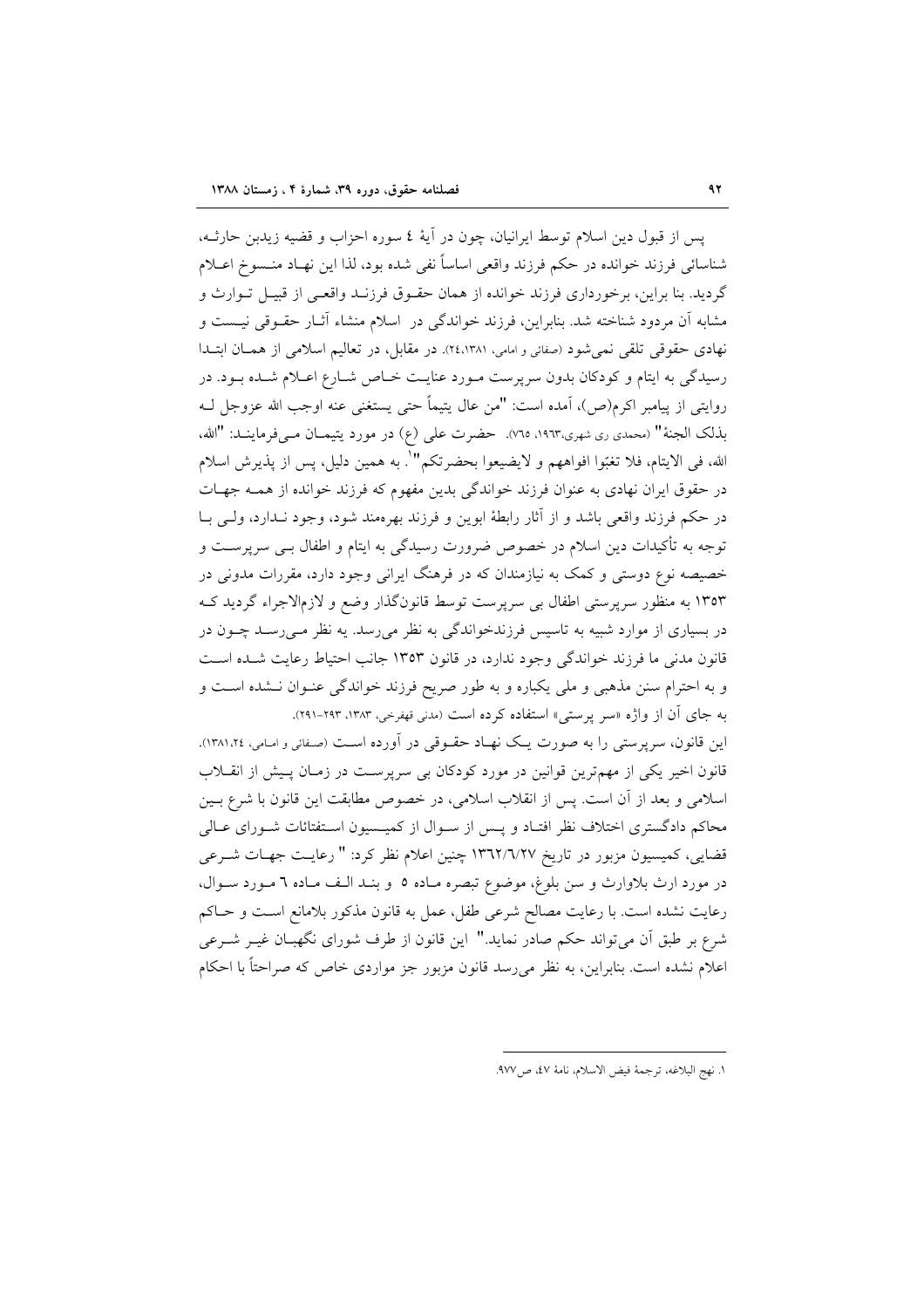شرعي در تعارض است، تا تصويب "لايحه حمايت از كودكان و نوجوانان بـي سريرسـت" در مجلس و تائيد شوراي فوق الذكر همچنان قابلت اجرائي دارد.

# ب– فرزيندخواندگي در کنوانسيون حقوق کودک و اسناد پينالمللي

همانگو نه که قبلاً اشاره شد در کنوانسیون حقوق کودک، فرزند خواندگی مورد قبول قـرار گرفته و فرزند خوانده از همان حقوق و مزایای فرزند واقعی برخورداراست. افزون بر ایــن، در این کنوانسیون با اذعان به اختلاف سیستمهـای حقـوقی کـشورهای مختلـف در مـورد فرزنـد خواندگی، پذیرش فرزند خوانده بین اتباع با تابعیتهای مختلف نیز مـورد قبـول قـرار گرفتـه است. باید اشاره نمائیم که برخی کشورهای اسلامی امضاء کننده کنوانسیون حقوق کـودک، بـه موضوع فرزند خواندگی قید زدهاند. به عنوان نمونه، کـشور مـصر در ذیـل امـضا و تـصویبش اینگونه آورده است: «دین اسلام از اساسیترین منابع قوانین حقـوقی مـصر اسـت و ایـن دیـن وسـايل و طـرق متعــدد بــراي حمايــت از كودكــان دارد، ولــي در بــين ايــن طـرق، سيــستم فرزندخواندگی وجود ندارد (حبیبی، ۱۳۸۱، http://hawzah.net). لازم به توضیح است کـه پـس از امضای کنوانسیون حقوق کودک این کنوانسیون با توجه به امضاء و تصویب آن توسط مجلـس شوراي اسلامي از جمله قوانين داخلي ما محسوب مي شود، چرا كه مطابق ماده ۹ قانون مــدني "مقررات عهودي كه طبق قانون اساسي بين دولت ايران و ساير دول منعقد شده باشد در حكم قانون است". لذا باید دید که آیا فرزند خواندگی جزو مواردی است کـه مـشمول حـق شـرط ایران ٰ در هنگام الحاق به کنوانسیون فوق الذکر بوده است یا خیر؟ برای پاسـخ بــه ایــن ســوال بررسـي مـواد كنوانـسيون راجـع بـه فرزندخوانـدگي و حقـوق داخلـي ايـران الزامـي اسـت. در مقدمه کنوانسیون حقوق کودک بر فرزند خواندگی بعنوان یکی از موارد حمایت از کودکان صغیر اشاره شده است. این کنوانسیون در برخی از مواد خود ازجملـه مـواد ۲۰، ۲۱، ۲۵ و ۲۷ بر حقوق کودکان بی سرپرست تأکید دارد. در ذیل این مواد را مورد بررسی قرار میدهیم:

ماده بیست و یک این کنوانسیون به صـراحت در ارتبـاط بـا مـوارد مزبـور مقـرر مـیدارد: آن دسته از کشورهای عضو که نظام فرزند خواندگی را به رسمیت می شناسـند پـا آن را مجـاز

۱. حق شرط جمهوری اسلامی به این شرح است: «جمهوری اسلامی ایران نسبت به مواد و مقرراتی که مغایر بـا شـریعت اسلامی می باشد، اعلام حق شرط می نماید و این حق را برای خود محفوظ میدارد که هنگام تصویب چنین حق شرطی را اعلام نماید. برخی از دولتهای عضو کنوانسیون از قبیل آلمان و ایرلند چون این حق شرط را بـر اسـاس بنـد ۲ مـاده ٥٢ کنوانسیون مغایر هدف و موضوع کنوانسیون میدانند با آن مخالف کردهاند (.www.unhchr.ch/french/html (menu3/b/treaty15).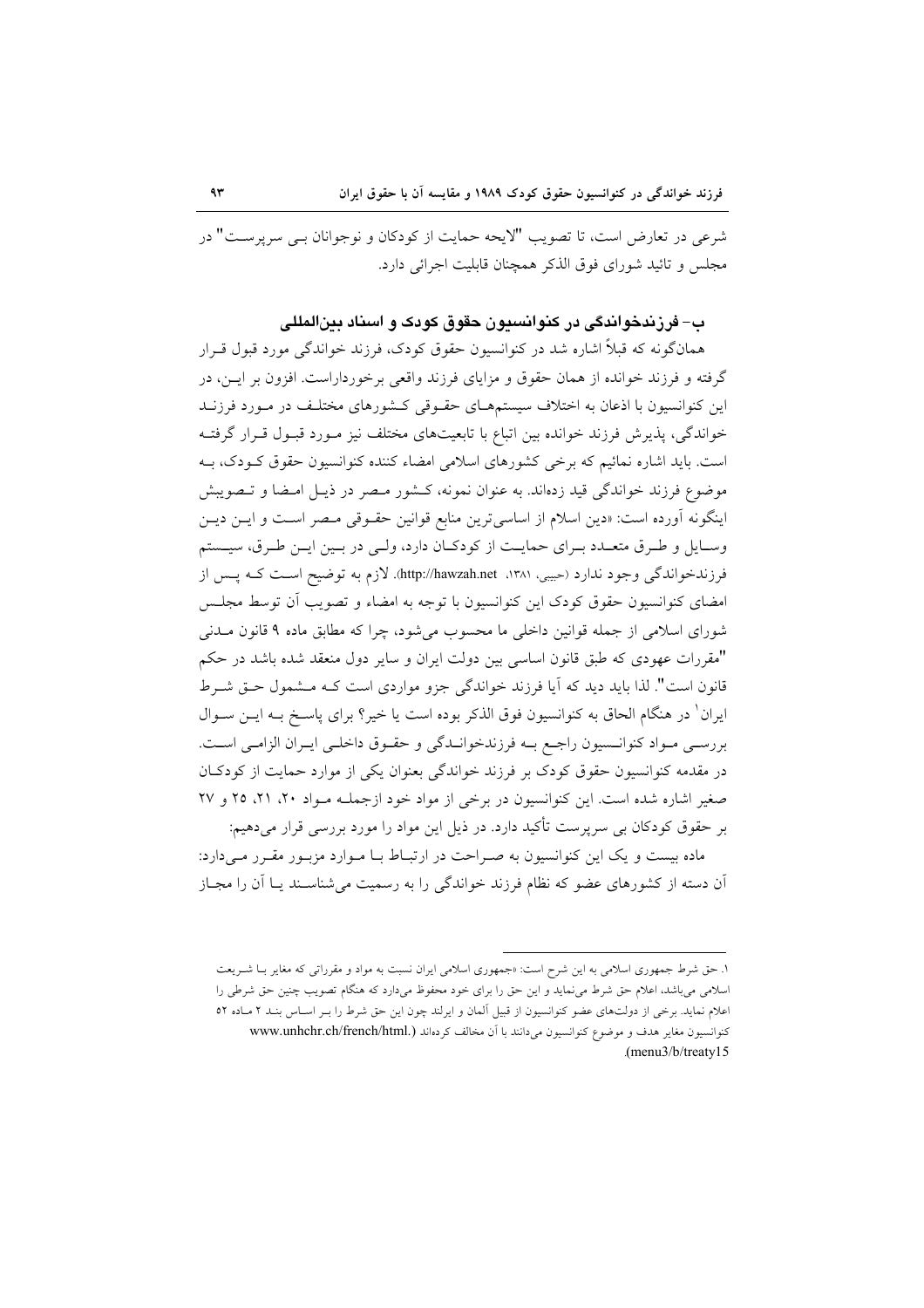میدانند تضمین خواهند کرد که منافع عالیه کودک مهمترین نکته مورد توجه باشد و اقــدامات زیر را به عمل خواهند آورد:

الف) تضمین این که فرزند خواندگی تنها با مجوز مقامات واجد صلاحیتی صورت پـذیرد كه مطابق با قوانين و مقررات قابل اعمال و براسـاس اطلاعـات موثـق و قابـل اطمينــان تعيــين مي كنند كه با توجه به وضعيت كودك در ارتباط با والدين، خويشاوندان و سريرسـتان قـانوني، فرزندخواندگی جایز است و در صورت لزوم اشخاص ذیربط رضایت آگاهانه خود را در مورد فرزند خواندگی براساس مشاورههای مقتضی اعلام نمودهاند.

ب) فرزند خواندگی در کشورهای دیگر را به عنوان روش دیگری برای مراقبت از ک ودک در مواردی که امکان سپردن کودک به عنوان فرزند خوانده به یک خانواده یا یـافتن هـیچگونــه روش مناسب برای مراقبت از کودک در کشور متبوع وی وجود نـدارد ، بـه رسـمیت خواهنـد شناخت.

پ) تضمین برخورداری کودکی که در کشوری دیگر به فرزندخواندگی پذیرفته میشود از حمایتها و معیارهایی که در صورت فرزندخواندگی درکشور خود از آنها برخوردار می شد.

ت) اتخاد تمامی تدابیر مناسب به منظور حصول اطمینان از ایـن کـه فرزندخوانـدگی در کشور دیگر برای اشخاص ذیربط در بردارندهی درآمدهای مالی نادرست نباشد.

ث) ترويج اهداف ماده حاضر در موارد مقتضى از طريق انعقاد قراردادها يا اتخاذ تدابير دو یا چند جانبه و در این چارچوب، تلاش برای حصول اطمینان از این که فرزندخواندگی کودک در یک کشور دیگر تنها توسط مقامات یا نهادهای واجد صلاحیت صورت میپذیرد.

ماده مزبور برای جلوگیری از سوء استفادههای قاچاقچیان انسان در سطح جهـانی، نظـارت مقامات صلاحیتدار قانونی را برای پذیرش پدر یا مادر خوانده خارجی مقرر میدارد.

بندهای ماده ۲۱ کنوانسیون حقوق کودک، به فرزندخواندگی خارجیان یا فرزنـد خوانـدگی بینالمللی ٰ اشاره و بر تضمین حقوق این دسته از کودکان تأکید میکند: مـاده یـاد شــده مقـرر مـیدارد " کـودک خـارجي قبـول شـده بـراي فرزندخوانـدگي بايـد از همـان شـرايط برابـر فرزندخواندگی ملی (کشور مقصد) بهرهمند شود". این شکل از فرزندخواندگی پدیدهای است که عمری بیشتر از یک قرن ندارد ولی درهمین مدت، مخصوصاً چند دهه اخیر، بدلیل ضـعف قوانین بعضی کشورها در مورد حمایت کودکان ودلائل مالی به طور قابل توجه در اروپــا رشــد یافته است. در آمریکا، مشخصات بعضی کودکان به منظور ایجاد رابطه فرزندخواندگی بـا آنـان

١. فرزندخواندگي بين|لمللي، تبلور شكلي از فرزندخواندگي است كه در آن طرفين يعني فرزندخوانده ويدر يا مـادر خوانـده، دارای تابعیت واحد نباشند به عبارت دیگر اگر در جریان فرزندخواندگی «عنصر خارجی» متصف بـه یکـی از طـرفین باشـد، فرزندخواندگي بين المللي تحقق مي يابد.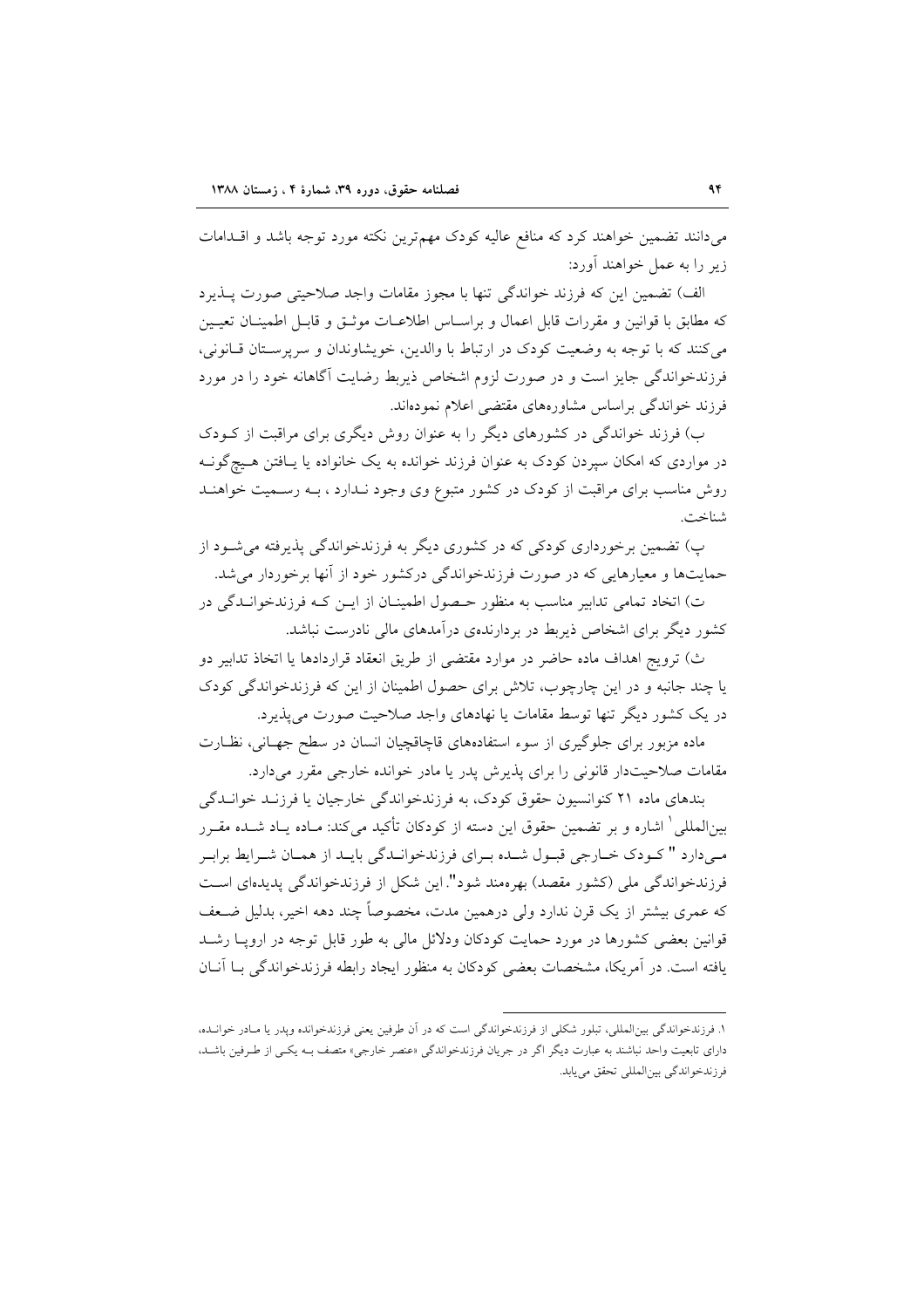بر روى اينترنت قرار دارد (RubelineDevichi, 1999, 528).ازنتايج نامطلوب اين وضعيت، قاچاق کودکان، بهرهجوییهای جنسی وجسمی و کاری و نهایتاً فرزندخواندگی به عنوان یک تجـارت امدت

.(Trillat et.Nabinges, 1997, n°428)

مبادہ بیست نیبز بنا اشبارہ بنه وضیعیت کودکیان ہے سرپرست مقبرر مے دارد کیہ: ۱- کودکی که به طور موقت یا دائم از محیط خانوادگی خود محروم شده است یا کـودکی کـه به خاطر منافع عالیهاش نتوان به او اجازه داد که در آن محیط بـاقی بمانـد، سـزاوار حمایـت و مساعدت ویژه از سوی دولت خواهد بود.

۲- کشورهای عضو طبق قوانین داخلی خود بـرای ایـن گونـه کودکـان مراقبـت جـایگزین تضمين خواهند كرد.

۳- چنین مراقبتی ممکن است از جمله شامل نگهداری توسط خانواده جایگزین، کفالت در قوانین اسلامی، فرزند خواندگی یا در صورت لزوم اسکان در مؤسسات مناسب بـرای مراقبـت از کودکان باشد. هنگام بررسی راهحل، باید به مطلوبیت تـداوم در پـرورش کـودک و نیـز بـه پیشینه قومی، مذهبی، فرهنگی و زبانی کودک توجه شایسته کرد.

بررسی مواد فوق نشان میدهد که کنوانسیون حقـوق کـودک بـدنبال تحمیـل نهـاد فرزنــد خواندگی به همه کـشورها نبـوده و در خـصوص مـسلمانان از واژه سرپرسـتی یـا کفالـت در یارگراف ۲ ماده ۲۰ استفاده کرده است. شاید به همین دلیـل اسـت کـه در " قـانون حمایـت از کودکان بی سرپرست ۱۳۵۳" با عنوان " نهاد سرپرستی" برحمایت از کودکان بـی سرپرسـت تأكيد شده است.

ماده ۲۵ این پیمان نامه بر حق کودکانی که به خانواده یا مؤسسهای سبیرده مبی شود بیرای بررسی دوره ای درمان تأکید می نماید:

"كشورهاى عضو حق كودكى كه توسط مقامات واجد صلاحيت جهت نگهدارى، حمايت یا بازیابی سلامت جسمی یا روانی به خانواده یا موسسهای سپرده شـده اسـت را بـرای انجـام بررسی دورهای درمان ارایه شده برای کودک و کلیهی شرایط دیگر مربوط به نگهداری از او به رسميت مي شناسند".

ماده ۲۷ این پیمان نامه به حمایت از حق بر خورداری اقتصادی کودکان توسط کـشورهای عضو می پردازد، در صورتی که با وجود والدین و دیگر اشـخاص مـسئول کــودک، در نهایــت دولتها متعهد خواهند بود از آنها پشتیبانی لازم را به عمل آورند.

در بین سایر اسناد بینالمللی، کنوانـسیون ۲۹ مــه ۱۹۹۳، در مــورد "حمایــت از کودکــان و همکاري در زمينه فرزندخواندگي بين|لمللي" که توسط کنفرانس حقوق بـين|لملــل خـصوصي در لاهه تصویب و در ۵ مه ۱۹۹۵ لازمالاجراء شد، راهکار بزرگی محسوب میگردد که زمینـه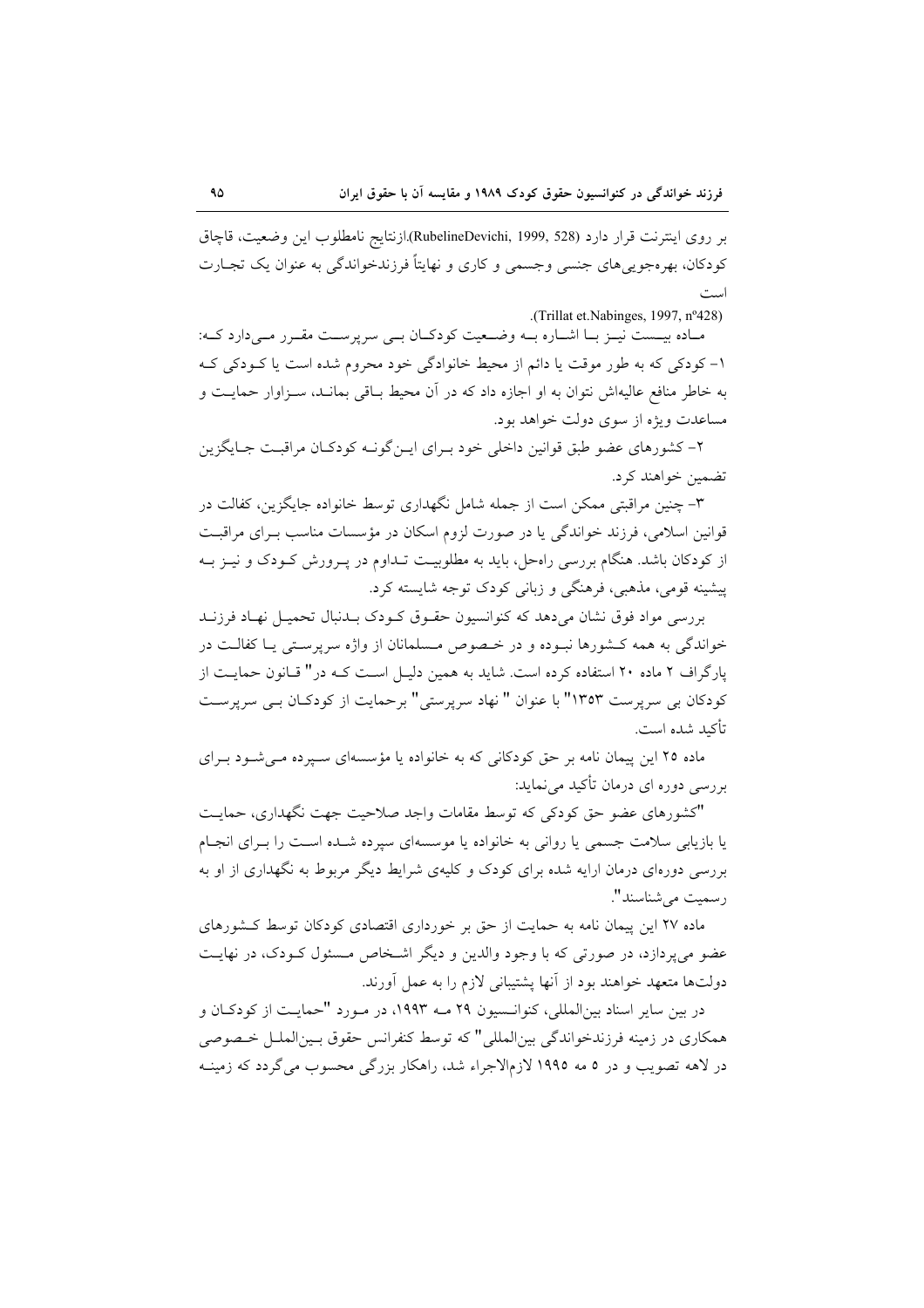بسیاری از سوءاستفادههــا را در ایــن مــورد را از بــین بــرده و تــأمین اهــداف فرزندخوانــدگی بينالمللي را فراهم نموده و نهايتاً، «اخلاقي كردن فرزندخواندگي را باعث گرديده است. طبـق این کنوانسیون، دولتها موظفند تا با تعامل تنگاتنگ و جدی، به ویژه با ارتباط تنگاتنگ میـان قضات و دستگاههای اداری کشورهای مبداء و مقصد به اهداف این کنوانسیون ناپس گردنید. گرچه اين كنوانسيون، قدم مهمي در تضمين حقـوق كودكـان در عرصــه بـينالمللـي بـه ويـژه فرزندخواندگی محسوب میگردد، ولی در عمل هنوز هم در بسیاری از مناطق از جمله دراروپا قاچاق كودكان بسيار شايع است (Trillat et.Nabinges ,1991, nº428).

پروتکل اختیاری کنوانسیون حقـوق کـودک در خـصوص فروش،فحـشاء و هـرزه نگـاری کودکان مصوب ۲۵ مه ۲۰۰۰ مجمع عمومی سازمان ملل متحد، که ایران در ۱۳۸۲ به آن ملحق شده هر گونه توافق غیر ارادی نامناسب، به صورت یک واسطه بـه منظـور فرزنـد خوانـدگی کودک با نقض اسناد حقوقی بین|لمللی حاکم در مورد فرزند خواندگی را رد می کند. **در**حقوق بینالملل، کنوانسیونهای دیگری چون، کنوانسیون ۱۹۲٤ ژنو در مـورد حقـوق کـودک، بیانیــه مجمع عمومي سازمان ملل در ۲۰ نوامبر ۱۹۵۹، ماده ۲۳ و ۲٤ ميثاق بين(لمللي حقوق مــدني و سیاسبی و مـاده ۱۰ میثـاق بـینالمللـی حقـوق اقتـصادی، اجتمـاعی و فرهنگـی بـه کودکـان فرزندخوانده اشاره داشتهاند.

# ج ــ فرزند خواندگی در حقوق داخلی معاصر ایران

بطور كلي، علىرغم پـذيرش كنوانـسيون حقـوق كـودک توسـط دولـت و مجلـس ايـران، فرزندخوانـدگي جـزو مـواردي اسـت كـه در حقـوق ايـران بـه رسـميت شـناخته نــشده و قانون گذارایرانی در سال ۱۳۵۳ تاسیسی مستقل تحت عنوان سرپرستی کودکان بدون سرپرست را بوجود آورده، و آن را نسبت به هر زن و شوهر مقیم ایران که متقاضی سرپرستی باشند قابـل اجرا دانسته است.

پس از انقلاب اسلامی نیز در اصول ۲۱ و ۲۹ قانون اساسی بـه طـور مـستقیمتـر و اصـول سوم، سی ام و چهل و سوم به صورت غیرمستقیم به مسئله کودکان بی سرپرست اشباره شبده است. در اصل ۲۱ قانون اساسی: به حمایت مادران، بالخصوص در دوران بـارداری، حـضانت فرزند و حمایت از کودکان بی سرپرست و ایجـاد بیمـه خـاص بیوگـان و زنـان سـالخورده و بی سرپرست و اعطای قیمومیت فرزندان به مادران شایسته در جهت غبطـه آنهـا در صـورت نبودن ولي شرعي و در اصل ٢٩ قانون اساسي: بــه " برخــورداري از تــأمين اجتمــاعي از نظـر "بي سرپرستي"، اشاره شده است. واژه " بي سرپرسـتي" در اصـل اخيـر در بردارنـده تمـامي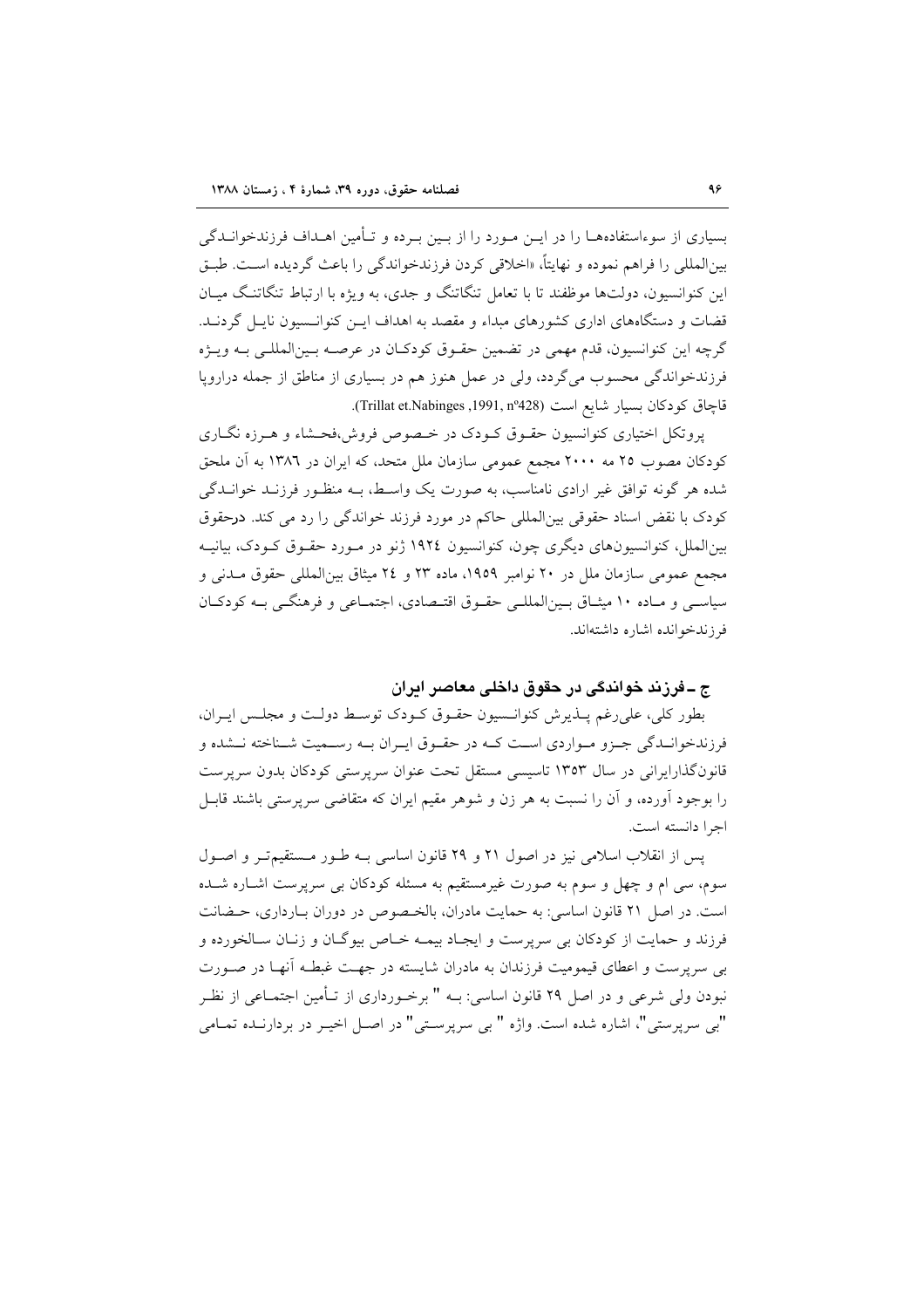بی سرپرستان اعم از زنان، دختران، کودکان بی سرپرست و … است که باید ً مطابق ایــن اصــل از تأمین اجتماعی برخوردار شوند.

بر اساس ماده واحده لایحه قانونی راجع بـه تـشکیل سـازمان بهزیـستی کـشور (مـصوب ١٣٥٩/٣/٢٤) یکی از اهداف سازمان بهزیستی، حمایت از کودکان ببی سرپرست عنـوان شـده است. طبق این ماده واحده " در جهت تحقق مفاد اصـول ۲۱ و ۲۹ قـانون اساسـی جمهـوری اسلامی ایران و به منظور تأمین موجبات برنامهریزی، همـاهنگی، نظـارت و ارزشـیابی و تهیــه هنجارها و استانداردهای خدماتی و توسعه دامنه اجرای برنامههای بهزیستی در زمینـه حمایـت خانوادههای بی سرپرست و نیازمند…، سازمان بهزیستی کشور تشکیل می گردد".

به منظور حمایت از کودکان بی سرپرست قانونگذار ایرانی "قانون تأمین زنـان و کودکـان بی سرپرست و آیین نامه اجرایی آن " را تصویب کرد. ماده یـک ایــن قــانون، منظــور و افــراد تحت شمول این قانون را بیان می کند: " به پیروی از تعالیم عالیه اسلام در جهت حفظ شـئون و حقوق اجتماعی زن و کودک بی سرپرست و زدودن آثار فقر از جامعه اسـلامی و بـه منظـور اجرای قسمتی از اصل بیست و یکم قانون اساسی جمهوری اسلامی ایـران، زنـان و کودکـان بی سرپرستی که تحت پوشش قوانین حمـایتی دیگـری نـسیتند، از حمایـتهـای ایــن قــانون بھر معند خواهند شد".

به موجب بند ٤ ماده ٢ اين قانون، كودكـان بـي سرپرسـت ايـنگونـه تعريـف مـي شـوند: " كودكان بي سرپرست به كودكاني اطلاق مي شود كه بنا به هر علت و به طور دايم يـا موقـت، سرپرست خود را از دست داده باشند." به موجب ماده ۹ این قانون، سازمان بهزیـستی کـشور، مجری این قانون خواهد بود. همچنین در تبصره ماده ۹ عنوان میدارد که «اجـرای ایـن قـانون مانع از انجام وظایف قانونی و موارد پیش بینی شـده در اساسـنامه کمیتـه امـداد امـام خمینـی نمي باشد و كميته مزبور در چارچوب وظايف قانوني خويش، كماكان نسبت به ارائـه خــدمات مربوطه ادامه خواهد داد.» تبصره ٤ ماده ١٤ آيين نامــه اجرايــي قــانون تــأمين زنــان و كودكــان بی سرپرست (مصوب ١٣٧٤/٥/١١) بيان ميدارد كــه " شــرايط خــانوادههـاي داوطلـب واجــد شرايط و نحوه نگهداري اين كودكـان بـر اسـاس دسـتورالعمل اجرايـي مـورد عمـل سـازمان بھزيستي کشور تعيين مي شود".

در فصل اول از بخش دوم منشور حقوق و مسئولیتهای زنان در جمهوری اسلامی ایـران (مصوب ۱۳۸٤/٦/٣١ شوراي عالي انقلاب فرهنگي)، با عنوان حقوق و مسئوليتهاي دختـران در خانواده، در ماده ۱۹ بر حق دختران ببی سرپرست و بـد سرپرست در سرپرسـتی توسـط بستگان یا داوطلبان تکفل با رعایت مصلحت آنان و برخورداری از حمایت و نظارت حکومت تأكيد شده است.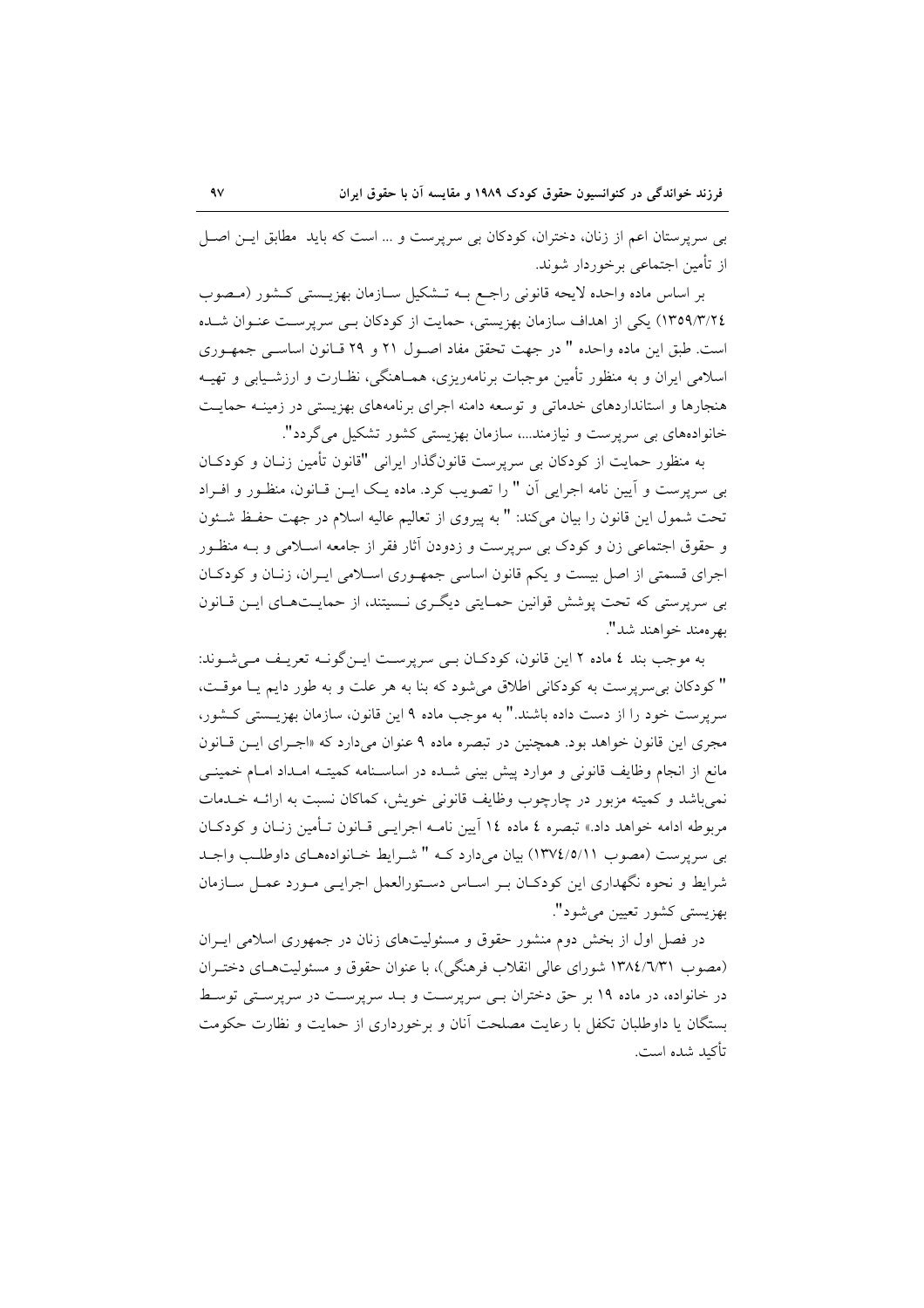مواد ١ و٤ قانون ساختار نظام جامع رفاه و تأمين اجتماعي (مصوب ١٣٨٣) به طور مستقيم به مسئله کودکان بی سرپرست و حمایتهای قانونی آنها می پردازد. در مـاده یـک، درمانــدگی، بی سرپرستی، اسیبهای اجتماعی و حمایت از کودکان و زنان بی سرپرست مورد اشاره واقع شده و در ماده ٤ اهداف و وظایف حوزه حمایتی و توانبخــشی در نظــام جــامع رفــاه و تــأمین اجتماعی مورد اشاره واقع شده که دو بنـد «د» و «ز» مربـوط بـه حمایـت از بـی سرپرسـتان مى باشد:

به موجب ماده ۳ آیین نامه چتر ایمنی رفاه اجتماعی ٰ (مصوب ۱۳۸٤/۳/۲۲ هیأت وزیــران) خانوادههای دارای فقر شدید به صورت کامل تحت پوشش چتـر ایمنـی رفـاه اجتمـاعی قـرار می گیرند و اولویت ارائه خدمات به خانوادههای دارای فقر مطلق بـه ترتیب زیـر بـه کودکـان بي سرپرست و زنان سرپرست خانوار و خود سرپرست خواهد بود.

طبق ماده یک اَیینِ نامه ساماندهی کودکان خیابــانی (مــصوب ١٣٨٤/٤/٢٤ هیــأت وزیــران) «مراکز کودکان خیابانی، مراکزی هستند که در آنها خدمات تخصصی به کودکان خیابـانی ارائــه می شود.» و مراکز سطح چهار (اقامت درازمدت) مراکزی هستند کـه امکانـات اقامـت کودکـان بی سرپرست یا بدسرپرست را تا پایان ۱۸ سالگی تأمین میکنند.

با عنایت به موارد فوق الذکر و وضعیت احوال شخصیه اقلیتهای مذهبی در ایران باید در مورد فرزندخواندگی و سرپرستی، بین ایرانیان مسلمان و غیر مسلمان و اتباع خــارجی مقـیم و غیر مقیم ایران قائل به تفکیک شد.

#### ۱– ابر اندان غیر مسلمان

اقلیتهای دینی غیر مسلمان ایرانی از جمله مسیحی، یهودی و زرتشتی که به موجب اصل سیزدهم قانون اساسی به رسمیت شناخته شدهاند فرزندخواندگی را پذیرفتـهانـد. در خـصوص اين اقليتها به موجب بند ٣ "قانون اجازه رعايت احوال شخصيه ايرانيان غير شيعه در محــاكم مصوب ۱۳۱۲"، در مسائل مربوط به فرزنـد خوانـدگي، عــادات و قواعـد مــسلمه متــداول در مذهبي كه يدر خوانده يا مادرخوانده پيرو آن است، رعايت مي شود. بنابراين، طبق ايـن قـانون، فرزند خواندگی برای اقلیتهای دینی منــشاء اثـر حقـوقی مــی باشــد (صـفائی و امـامی، ۱۳۷۹، ۲۷۸). رعایت مقررات مذهب پدر خوانده یا مادر خوانده مشروط بر این است کــه اولاً، اقلیــت دینــی مورد بحث یکی از اقلیتهای سه گانه مسیحی، یهودی و زرتشتی باشد. ثانیاً عــادات و قواعــد مورد استناد، مسلم و متداول بوده و از جمله رسوم و عادات مردد و یـا منـسوخ و متـروک در

۱. مطابق ماده یک، چتر ایمنی رفاه اجتماعی عبارت است از: «مجموعـهای از سیاسـتهـا و اقـدامات جبرانـی، پیـشگیرانه و ارتقایی که برای کنترل و کاهش فقر و پایداری جامعه سالم انجام می شود».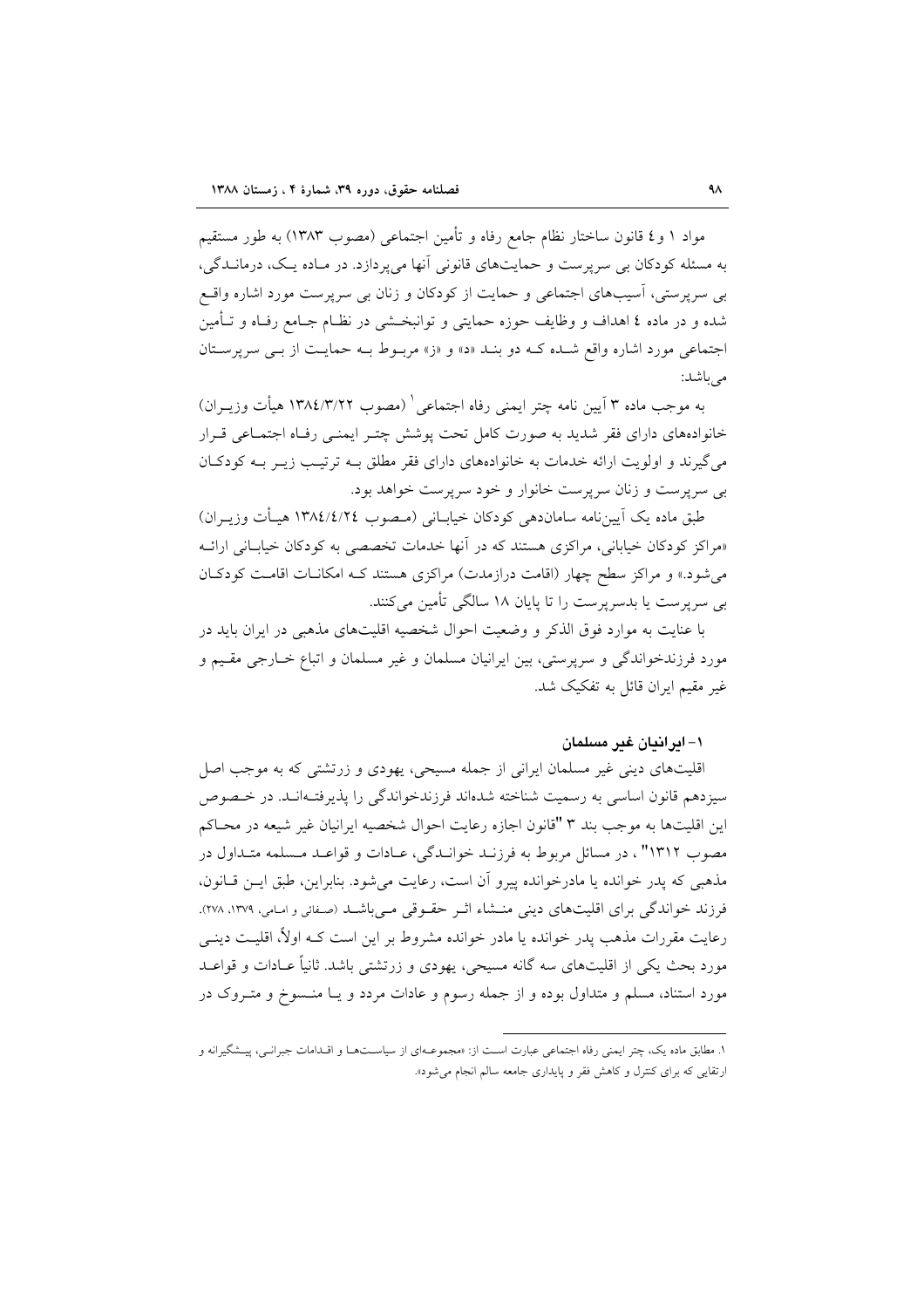اقليت ديني مربوطه نباشد. ثالثاً، مخالف نظم عمومي ايران تلقى نشود. قانون حمايت از كودكان بی سرپرست۱۳۵۳ در ماده ۱۳ خود با تاکید بر مـورد فـوق مقـرر مـیدارد: " مقـررات قـانون احوال شخصيه ايرانيان غيرشيعه در مورد فرزند خواندگي به اعتبار خود باقي است".

٢– ابر اندان مسلمان

در حقوق اسلام فرزند خواندگی به رسمیت شناخته نشده است. بنابر این در بین مسلمانان این تاسیس با شرایط و آثاری دیگر تحت عنوان سرپرستی مورد قبـول قـرار گرفتـه اسـت. بـه همین دلیا ٍ در مباحث بعدی مقررات سرپرستی مورد بررسی قرار میگیرد. اصل بیست و یکم قانون اساسی، دولت را موظف به حمایت از مادران و کودکان بی سرپرست مـی دانـد. قـانون حمایت از کودکان بدون سرپرست مصوب ۱۳۵۳، نیز به منظور تـأمین منـافع مـادی و معنـوی آنان، شرایطی خاص را برای خانوادههایی که می خواهند سرپرستی اطفال بدون سرپرست را به عهده بگیرند وضع نموده است. این قانون همانند ماده ۲۰ کنوانسیون حقوق کودک بر مراقبت کو دک از طریق سرپرستی تأکید دارد.

۰۱–۲– شرایط اطفالی که به سرپرستی سپرده میشوند

ـ احراز بلاصاحبی و سلامت جسمی و روانی طبق تأیید دکتر مجتمـع یــا ســایر پزشــکان. ـ تحويل فرزندان معلول جسمي و رواني موجــود در مجتمــع و نيــز داراي والــدين كــه حكــم بلاصاحبی آنان صادر گردیده است به متقاضیان منوط به رضایت و آگاهی کامـل آنــان در ایــن زمینه می باشد.

ماده ۹ قانون حمایت از کودکان ۱۳۵۳ مقرر مـیدارد: طفلـی کـه بـرای سرپرسـتی سـیرده می شود باید دارای شرایط زیر باشد:

الف- «سن طفل از ١٢ سال كمتر باشد». تعيين حداكثر سن طفل براي اين است كه معمولاً تا این سن برای تربیت و ماندن در خانواده مستعدتر است و اگر بیشتر از این سن داشته باشـد، نگهداری و تربیت او در خانواده دشـوار و گـاهی غیـر ممکـن مـیگـردد. بـه عبـارت دیگـر، قانونگذار خواسته است میان آن دو رابطه معنوی و روحی برقرار کند.

ب– هیچ یک از پدر یا جد پدری و مادری طفل شناخته نشده یا در قید حیات نباشـد و یـا کودکانی باشند که به مؤسسه عام المنفعه سپرده شده و سه سال تمام پدر و مادر یا جد پـدری او مراجعه نکرده باشند. بنابراین، عدم وجود یدر و مادر و جد یدری مـلاک واگـذاری کـودک است (ابراهیمی، ۱۳۸۲، ۹۸).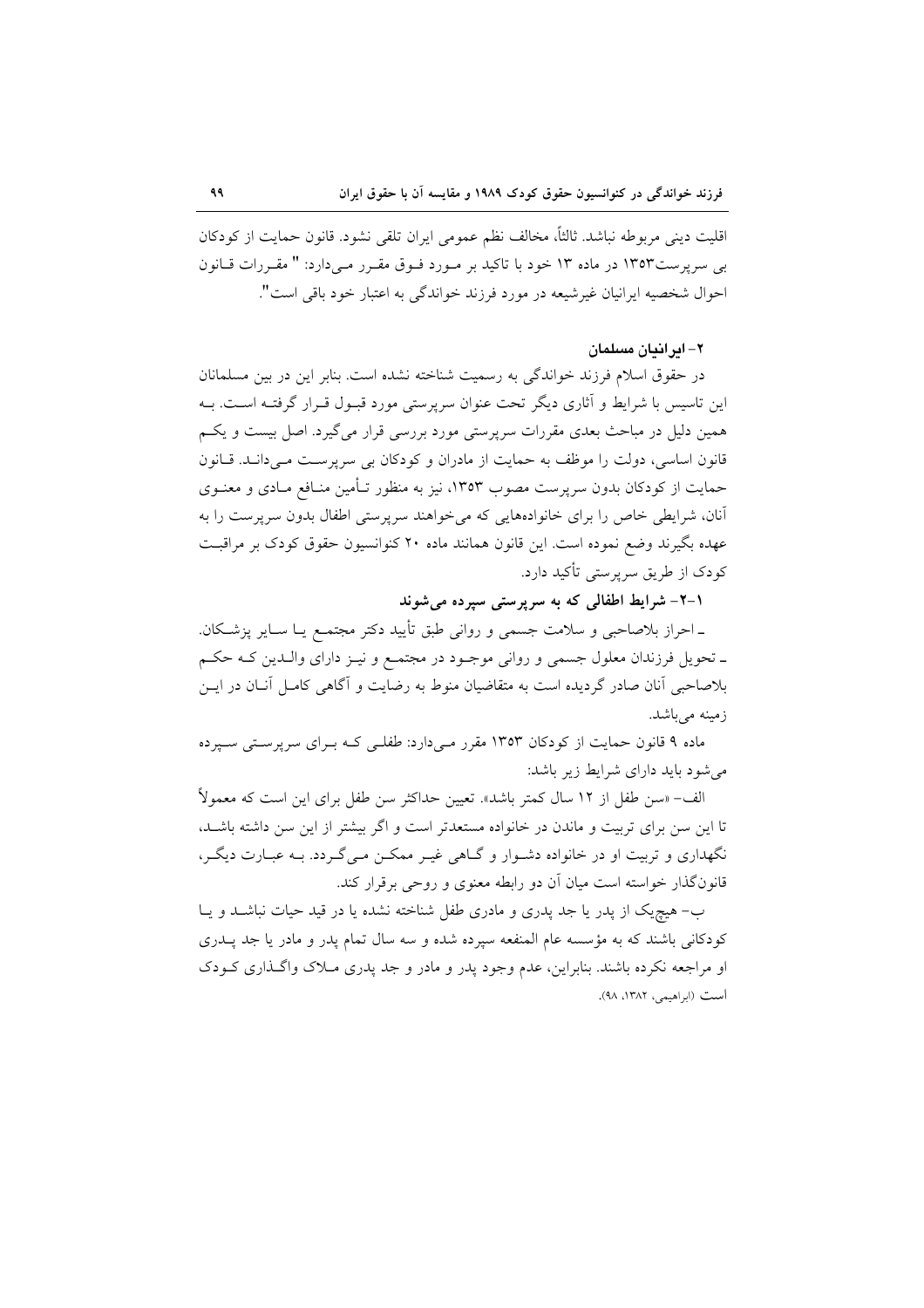یکی از اشکالات قانون مزبور این است که امکان واگذاری کودکان دارای والبدین پیا جبد یدری فاقد صلاحیت را به خانوادهها مشخص نکرده است در حـالی کـه ۸۵ درصـد کودکـان تحت پوشش بهزیستی دارای این شرایط هستند( http://www.magiran com/npview) افزون بر این قوانین مصوب موجود در این زمینه، با توجه به اینکه همراه با توسـعهی رفـاهی و اقتصادی و تامینی نبوده، مناسب و کارگشا نیستند (http://www.isna.ir/Main/ NewsView).

۲-۲- شرایط متقاضیان سرپرستی

١-٢-٢- مسلمان بودن و داراي حسن شهرت و اخلاق و آداب انساني ۲–۲–۲– فاقد فرزند یا فرزند خوانده باشند

در شرایط فوق نخستین مانع برای متقاضیان، وجود فرزنـد مــشروع بــوده و علــت آن نيــز واضح است. این علت در مفهوم سنتی سرپرستی نیز تقریباً وجود دارد که آن را فقط به عنــوان يک وسيلهٔ تسلَّى تلقى مىکنند و به نفع أنانى کـه نتوانــستهانــد صــاحب فرزنــد شــوند، وضـع كردهاند. بنابراين، به نظر حقوقدانان فرزند خواندگي نبايد موجب تهديد خانواده شود (كاتوزيان. ۳۸۳٬۱۳۷۸). این سرپرستی به منظور تأمین منافع مادی و معنوی طفل برقرار میگردد ولی در هـر حال از موجبات ارث نخواهد بود (ماده ۲). هر گـاه پـس از سرپرسـتي، كـودكي بـدنيا بيايـد، سرپرستی فسخ نمیشود به همین جهت تبصره یک مـاده ۳ قـانون حمایـت از کودکـان مقـرر میدارد: «باردار شدن زوجه یا تولد کودک در خانواده سرپرست در دوران آزمایشی یـا پــس از صدور حكم موجب فسخ سرپرستي نخواهد بود».

۳–۲–۲– داشتن علم و آگاهی نسبی

این شرط اولویت افراد تحصیل کرده را نشان میدهد.

٤-٢-٢- داشتن حداقل ٢٥ سال و حداكثر ٥٠ سال

طبق ماده ۳ قانون حمایت از کودکان بی سرپرست «سن یکی از زوجین حداقل بایــد ســی سال تمام باشد» ولي تبصره آن ماده مي افزايد: «هر گاه زوجين به دلائل پزشكي نتوانند صاحب فرزند شوند دادگاه می تواند آنان را از شرایط بندهای الف و ب این ماده معاف نماید».

در قوانین بیشتر کشورها اختلاف سن را نیز میان سرپرست و کودک معین کردهانـد، زیــرا، هدف سرپرستی ایجاد یک نسب صوری است که باید تا حد امکان بـا شـرایط طـرفین تطـابق داشته باشد. این اختلاف در برخی کشورها ۱۵ سال و در برخـی دیگـر بیـشتر یـا کمتـر از آن است. در حقوق ایران اختلاف سن صریحاً ذکر نشده ولی با توجه به این که سن طفل بایــد از ۱۲ سال کمتر باشد می توان نتیجه گرفت که اختلاف سن میـان یکـی از زوجـین سرپرسـت و کودکی که به سرپرستی پذیرفته می شود باید بیش از ۱۸ سال باشد. همچنین وجود کودکی که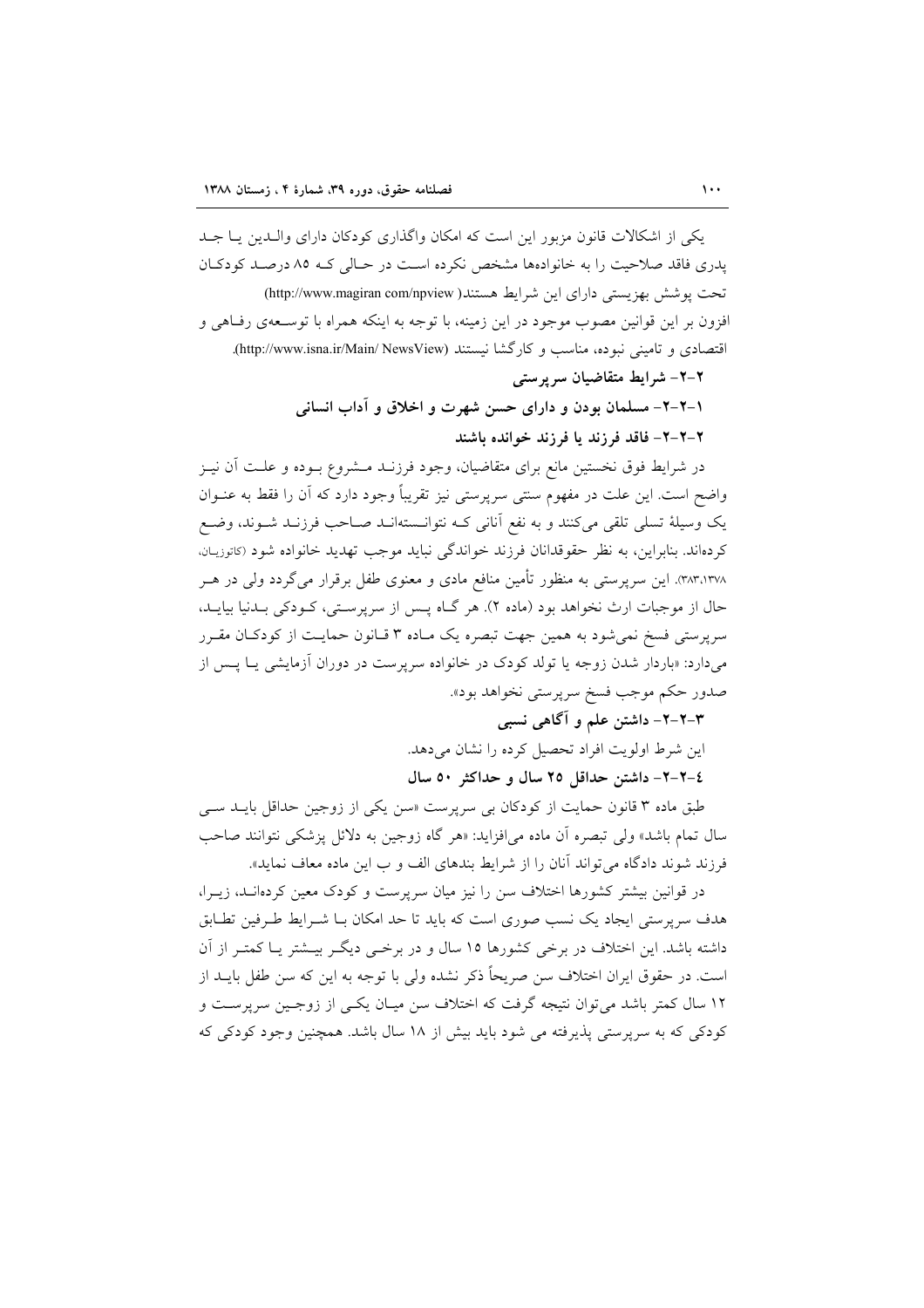قبلاً به سرپرستی قبول شده است مانع از سرپرستی کودک دیگر نمیشود و یک نفر مـیتوانــد چند کودک را به سرپرستی قبول نماید (ماده ۱۰).

0–۲–۲ـ داشتن حداقل پنج سال زندگی مشترک

به موجب قانون حمایت کودکان، سرپرستی فقط برای زن و شوهر بصورت مشترک مقدور است و اشخاص مجرد خواه مرد باشند یا زن، نمیتوانند سرپرستی کودکی را به عهـده گیرنـد. واگذاری اطفال به منظور سرپرستی آنها صرفاً به زن و شوهر مقیم ایران که پــنج ســال تمــام از تاریخ ازدواجشان گذشته باشد و از این ازدواج صاحب فرزند نشده باشند و سن آنهـا حــداقل ۳۰ سال تمام باشد صورت می گیرد.

٦–٢–٦ـ داشتن شغل و کار معتبر

۷–۲–۲– سپردن تعهد محضری در بدو شناسائی طفل منتخب توسط متقاضیان و قبل از تحویل طفل به آنها مبنی بر تخصیص نصف دارایی در طول قید حیات یا ممات به فرزنــد خوانده و واگذاری ۳ دونگ از مستغلات در صورت مالکیت.

طبق قانون حمایت از کودکان بی سرپرست شرایط زیر نیز لازم است:

ـ هیچیک از زوجین دارای محکومیت جزائی مؤثر به علت ارتکاب جرائم عمـدی نباشـد. ـ هیچیک از زوجین محجور نباشد.

۔ زوجین دارای صلاحیت اخلاقی باشند.

ـ زوجین یا یکی از آنها دارای امکان مالی باشند.

ـ هیچیک از زوجین مبتلا به بیماریهای واگیر صعب العلاج نباشند.

ـ هـيچيـک از زوجـين معتـاد بــه الکــل يــا مــواد مخــدر و ســاير اعتيــادات مــضر نباشــد. این بند با ماده ۲۷ کنوانسیون حقوق کودک در مورد حمایت از حق بر خـورداری اقتـصادی و پشتیبانی لازم از آنان مطابقت دارد.

> ۳–۲– نحوه واگذاری طفل به متقاضیان سرپرستی ١-٣-٢- روشن شدن شرايط

متقاضیان سرپرستی باید در ایران اقامتگاه داشته باشند(ماده ۱ و ۳ قانون حمایت از کودکان بی سرپرست). بنابراین اشخاصی که مقیم ایران باشند چــه ملیــت ایرانــی داشــته باشــند یــا نــه می توانند کودکان ایرانی یا خبارجی را نیـز بـه سرپرسـتی قبـول کننـد. در ایـن مـورد خـاص قانونگذار ایرانی با عدول از قاعده شخصی بودن قوانین حاکم بر احـوال شخـصیه منـدرج در مواد ٦ و ٧ قانون مدنىي آن را تابع قانون اقامتگاه دانسته است (كاتوزيان، پيشين، ٤٤٦).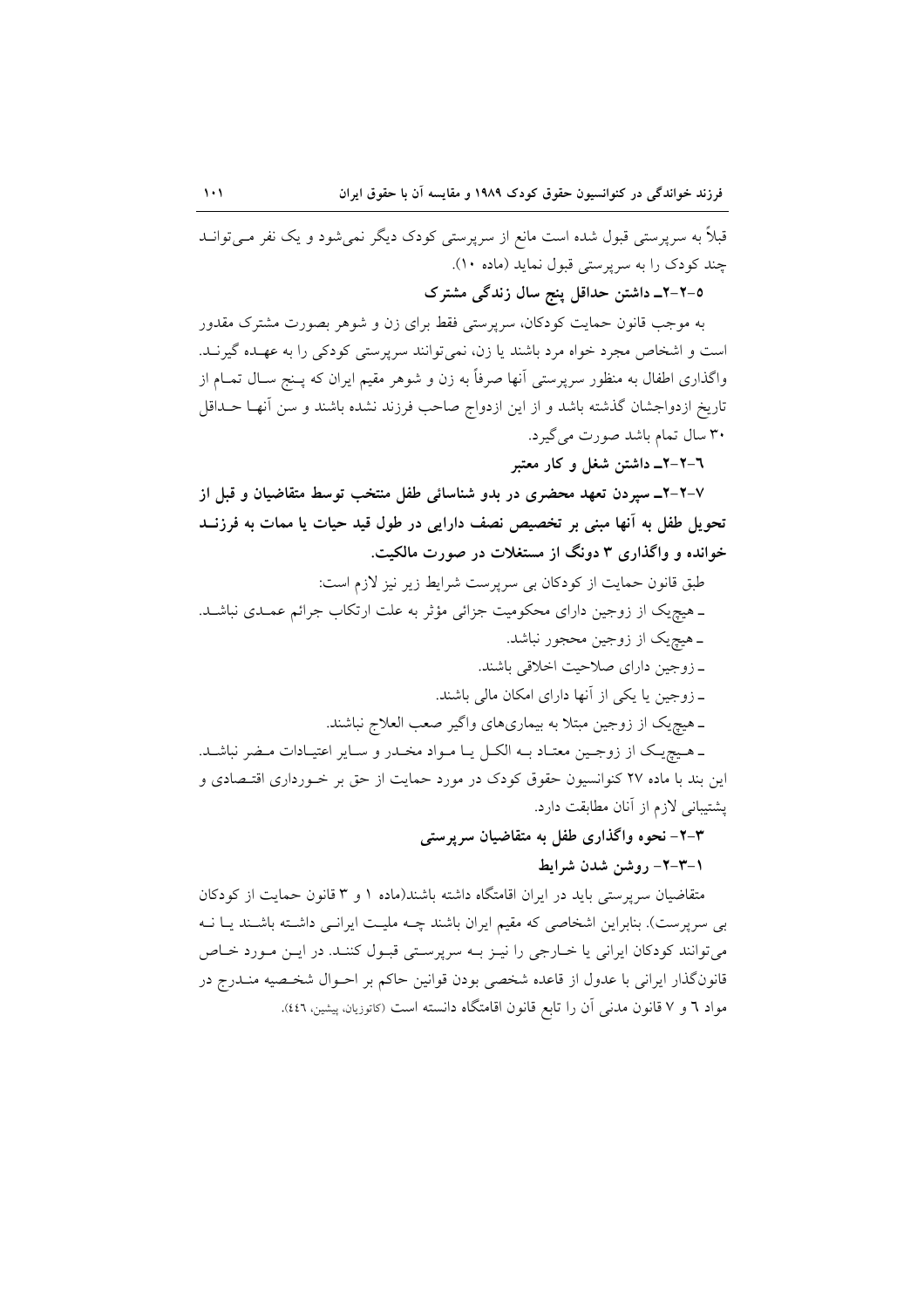۲-۳-۲- تنظیم و تکمیل فرم مصاحبه توسط مسئولین واحد تحقیق در سه برگ ۳-۳-۳- معرفی متقاضیان به دادگاه استان یا شهرسـتان محـل سـکونت جهــت ارائــه دادخواست و تشکیل پرونده

صدور حکم سرپرستی در اختیار مقامات قضائی گذاشته شده است و با تـشریفات قــانونی صورت می گیرد. دادگاه برای این که بتواند درباره تقاضای سرپرستی و سرپرست تحقیقات کافی بکند مبادرت به بررسی وضع اخلاقـی و مـالی و همچنـین وضـع خـانوادگی سرپرسـت می نماید. باید توجه داشت که حکم سرپرستی ممکن است در مـواردی از اعتبـار امـر مختـوم برخوردار نشده باشد. لذا اشخاص ثالث از جمله يدر و مادر واقعي كـودك حـق دارنــد بــه آن اعتراض كنند و فسخ حكم دادگاه را درخواست نمايند (ماده ٤٤ قانون امـور حـسبي) (كاتوزيـان. پیشین، ٤٤٩).

٤–٣–٦ـ تطبيق اصل شناسنامه و عقدنامه زوجين

۵–۳–۲ـ ارائه و ارسال نتایج تحقیقــات و مــشاوره توســط مــددکاران و مــشاوران از وضعیت طفل در دوران سرپرستی قطعی حداقل سالمی یکبار تا رسیدن به سن رشد و بلوغ ٤-٢-آثار سرپرستی

به طور كلي وسعت و اعتبار حقوقي خانواده سريرستي، از وسعت و اعتبار خـانواده واقعـي محدودتر است. آثار سرپرستی عبـارت اسـت از ادامــه خـانواده و احتـرام آن، واگـذاری نــام خانوادگی، ولایت پدری، ایجاد رابطه انفاق میان سرپرست و کودک. البته روابـط نـامبرده تنهـا میان کودک و سرپرست ایجاد می شـود و میـان کـودک و خویـشاوندان سرپرسـت هـیچگونـه رابطهای ایجاد نمیگردد. اما از لحاظ نکاح، سرپرستی هیچگونه مانعی ایجاد نمیکند و نیز میان کودک و سرپرست هیچگونه رابطه وراثت بوجود نمی]ید. به نظر بعضی نویسندگان حمایت از کودکان بی سرپرست بصورت یک نهاد حقوقی در آمده که می توان آن را منشاء نــوعی قرابـت در حقوق ايران دانست (صفائي و امامي، ١٣٧٩، ٢٧٨).

0–۲– دوره آزمایشی و حکم سرپرستی دائم

دادگاه پس از وصول پرونده، رسیدگی های قانونی را انجام داده و برای شش مـاه بـصورت آزمایشی طفل را در اختیار سرپرستان قرار میدهد. این دوره، مقدمـه سرپرسـتی دائـم اسـت و امکان لغو سرپرستی در صورت عدم حصول اطمینـان از مفیـد بـودن سرپرسـتی وجـود دارد. چنانجه زوجین دوران آزمایشی را با موفقیت سیری کنند دادگاه بنا بـه درخواسـت کتبـی آنــان حکم قطعی سرپرستی صادر میکند و موضوع را بـه اداره ثبت احـوال ابـلاغ مـیکنـد تـا در شناسنامه زوجين و طفل درج و شناسنامه جديد براي طفل مورد سرپرستي صـادر شـود. البتـه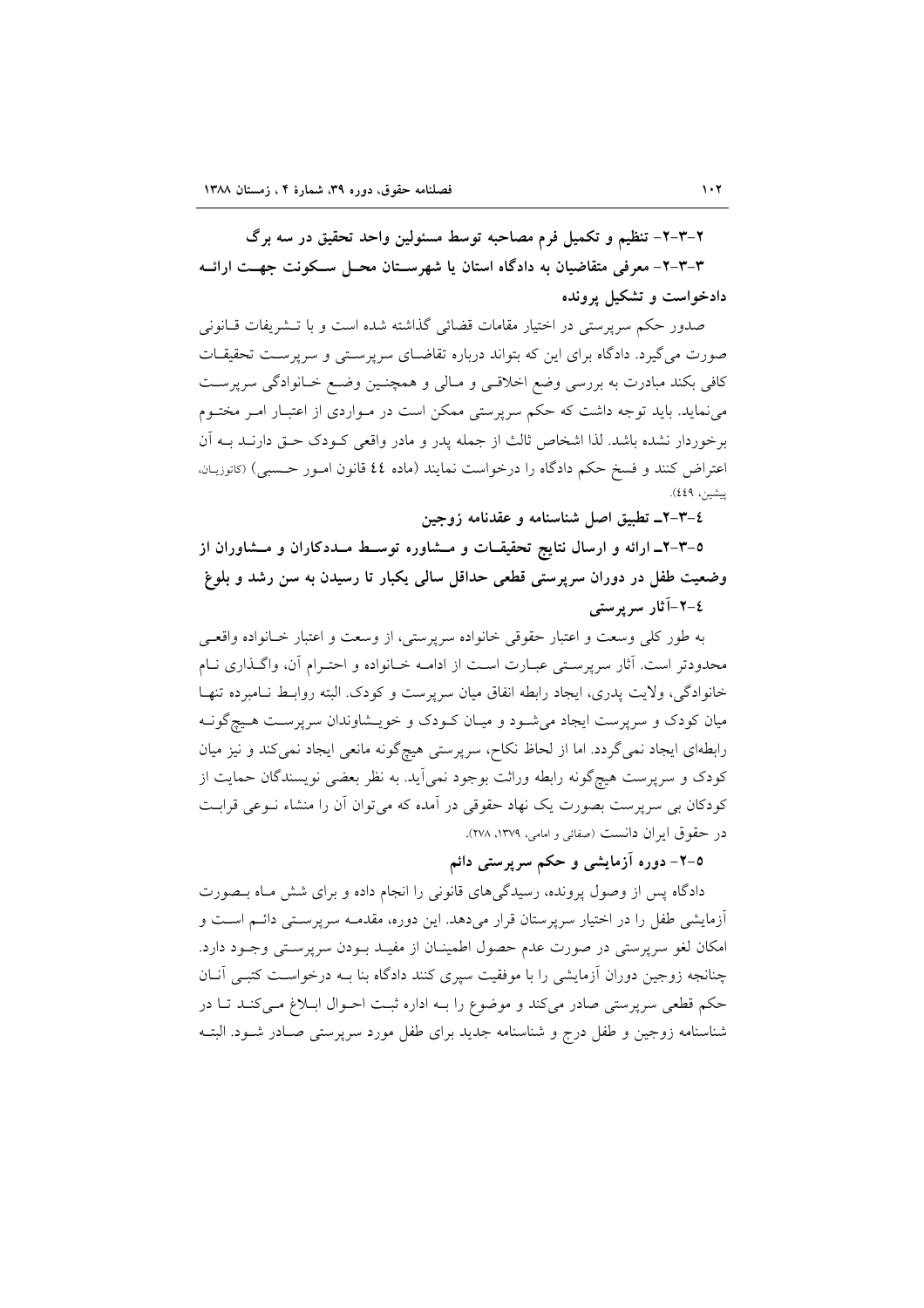این شناسنامه برای زوجین نسب ایجاد نمی کند و موجب ایجاد حق توارث بین زوجین و طفل نخواهد بود. يعني زوجين و طفل در صورت فوت از يكديگر ارث نمي برند.

٦–٢– حقوق متقابل زوجين سرپرست و فرزند خوانده

زوجین سرپرست تکلیف دارند نسبت به ثبت موضوع فرزند خوانـدگی در شناسـنامههـای خود و طفل اقدام و نفقه وی را پرداخت و در تربیت وی کوشا باشند. طفـل مـورد سرپرسـتـی نيز وظيفه دارد مانند فرزند واقعي، حقوقي كه والدين واقعي بر فرزندان خـود دارنـد از جملـه احترام به آنان و تربیت پذیری و عدم اقدام به امور مختلف بدون اجـازه و صـلاحدید آنـان را برای زوجین سرپرست قائل باشد.

لازم به توضیح است که قانون مربوط به سرپرستی، هیچگونــه تکلیفــی در خــصوص حــق کودکانی که به خانواده یا مؤسسهای سپرده میشوند برای بررسـی دورهای درمـان (منـدرج در ماده ۲۵ کنوانسیون حقوق کودک) پیش بینی نکرده است.

٧–٢– قطع رابطه سرپرستی و اعلام فسخ آن

حکم سرپرستی دائم زوجین در صورت سوء رفتار یا عدم اهلیت و شایستگی هــر یــک از زوجین سرپرست برای نگاهداری و تربیت طفل، عدم استطاعت مالی آنان، توافق بایدر و مــادر واقعی طفل صغیر و همچنین قابل تحمل نبودن سوء رفتار طفل برای هـر یـک از زوجـین بـه تقاضای دادستان و با حکم دادگاه فسخ می شود:

باید توجه داشت که بر اساس رای وحدت رویـه شـماره ۲۲ ردیـف۸/٦۰ هیئـت عمـومی دیوان عالی کشور مورخ ۱۳٦٠/٤/٦در مورد تفاوت فرزند خواندگی و قیمومت، جدائی زوجین یا فوت یکی از آنان موجب بطلان سرپرستی نمی شود و بطور کلی نصب قیم مــشمول قــوانین سرپرستی نیست.

در خاتمه این مبحث باید اشاره کنیم که در جهت تسهیل واگذاری کودکـان بـیسرپرسـت به خانوادهها و رفع محدودیتهای موجود در سیستم سرپرستی و بهتر شدن شیوههای مراقبت در خانوادههای جایگزین، لایحه تسهیل فرزندخواندگی از سوی سازمان بهزیستی و دولت بـه مجلس شورای اسلامی تقدیم که با ایرادات شرعی در رابطه بـا مـسایلی همچـون «محرمیـت» تغییر «نسبت خانوادگی» و «شناسنامه» روبرو شد. ایرادات شرعی به لایحه مزبور سبب شد ک کارشناسان سازمان بھزیستی طرح «امین موقت» را ارائه دهند. بر اساس ایـن طـرح، سرپرسـتی فرزند با حفظ هویت اصلی و شناسـنامه خـودش، بـه خـانوادهای دیگـر واگـذار مـی شـود. در خصوص اين طرح نيز اختلاف نظرات زياد وجود دارد. در لايحه جديـد شـرط گذشـت يـنج سال از زمان ازدواج حذف شده و در صورتی که پزشک ناباروری زوجین را تایید کند، امکـان واگذاری فرزند به آنها به وجود می آید. زنان مجرد نیـز در صـورت داشـتن شـرایط مناسـب و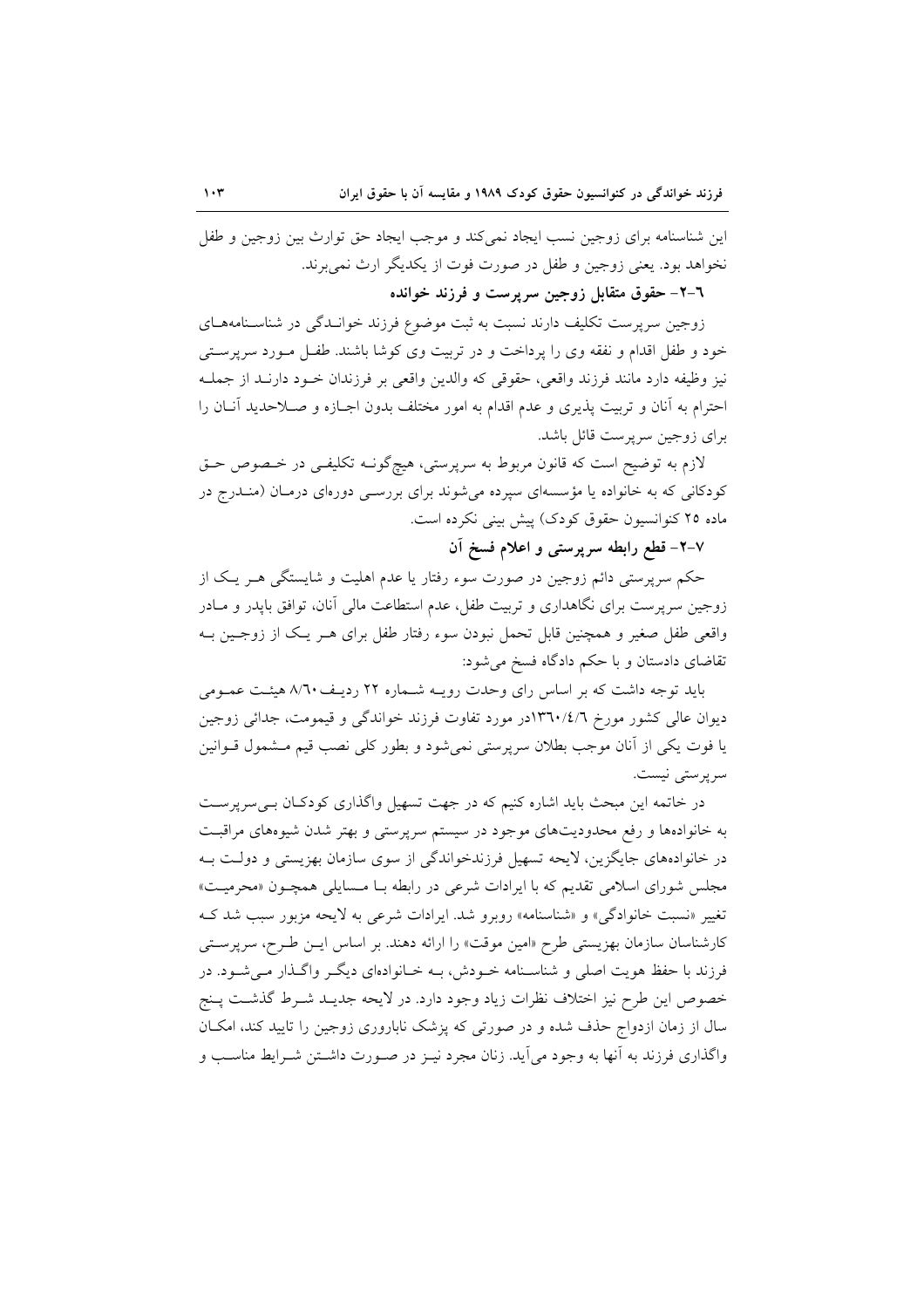تاييد نظر كارشناسان بهزيستي مي توانند فرزندي بي سرپرست را به فرزند خواندگي قبول كنند. در اصلاحیه جدید حداکثر سن دست کم یکی از همسران ۵۰ سال عنوان شده است. ایرانیـان مقیم خارج از کشور نیز می توانند تقاضای فرزند خواندگی کنند و پس از شش مـاه اقامـت در ایران، در صورت احراز صلاحیت نگهداری از کودک، دوباره به محل اقامت خود سفر کنند. خوشبختانه در مورخه ٨٨/٧/٨ مجلس كليات اين لايحه را تصويب وبه منظور همـاهنگي بـين عنوان لايحه و متن آن، عنوان لايحه را به "حمايت از كودكان ونوجوانان بي سريرست و بـد سريرست<sup>91</sup> تغيير داد.

## ۳– اتباع خارجه ساکن در قلمرو ایران اعم از مسلمان یا غیر مسلمان

همانگونه که اشاره شـد بنـد ب مـاده ۲۱ کنوانـسیون حقـوق کـودک، بـا شـرایطی فرزنـد خواندگی بینالمللی را به عنوان روشی برای مراقبت از کودک در کشور متبوع وی به رسمیت می شناسد. در بندهای دیگر این مـاده بــه تـضمین برخـورداری ایــن کودکـان از حمایــتهـا و معیارهای فرزندخواندگی در کشور متبوعشان و عـدم سـوء اسـتفاده از فرزندخوانـدگی بـرای کسب درآمدهای مالی نادرست اشباره شبده است (غمامی، ۱۳۸۳، ۱۱۹-۱۳۳). لیکن در رابطه با مشکلات ناشی از تعارض قوانین در این کنوانسیون به قانون حاکم بر فرزند خواندگی اشارهای نشده است.

حضور بیشمار اتباع خارجی در ایران سوالات متعددی را در خصوص فرزنـد خوانـدگی و سرپرستی آنان در قلمرو ایران مطرح میسازد که پاسخ آن را نمـیتوان در کنوانـسیون حقـوق كودك پيدا كرد. در اين موارد تنها راهحل مراجعه بـه قواعـد حـل تعـارض حقـوق بـينالملـل خصوصی ایران است. یکی از سوالاتی که درباره فرزند خواندگی و سرپرستی اطفال بی سرپرست اتباع بیگانه در ایران مطرح میشود قانون حاکم بر فرزند خواندگی در مورد آنان است. از ديدگاه حقوق بين الملل خصوصي ايران و قواعد حل تعارض مندرج در قـانون مــدني که امور را در چند دسته ارتباطی <sup>۲</sup> قراردادها، اموال، احوال شخصیه و تعهدات قرار داده، فرزنــد خواندگی و سرپرستی اطفال بی سرپرست در دسته احوال شخصیه قرار می گیرد. ایــن موضــوع

١. براساس قوانین موجود در کشور، ولایت قهری غیر قابل سلب است و بیشتر کودکان تحت حمایت بهزیستی، والدینی دارند که به علت اعتیاد، بزهکاری، انواع بیماریها و یا مسایل اخلاقی به طور موقت صلاحیت سرپرستی کـودک خـود را از دسـت دادهاند به همین دلیل امکان واگذاری سرپرستی آنها بـه دیگـران وجـود نـدارد. اصـطلاحاً بـه ایــن کودکـان عنـوان کودکـان بد سرپرست را داده اند. برای پیگیری این مشکل، نمایندگان مجلس "کودکان بد سرپرست" را نیز به لایحه اضافه نمودهاند. ٢. به منظور سهولت در طرح مسائل و يافتن راهحل درست موضوعات مطروحه، روابط حقوقي افراد با توجه به تجـانس أنهـا در دستههای مختلف مانند، اموال و قراردادها تقسیم بندی گردیده که به آنها دستههای ارتباط میگویند که برای هر کدام قانون خاصي از ديدگاه حقوق بينالملل خصوصي تعيين شده است.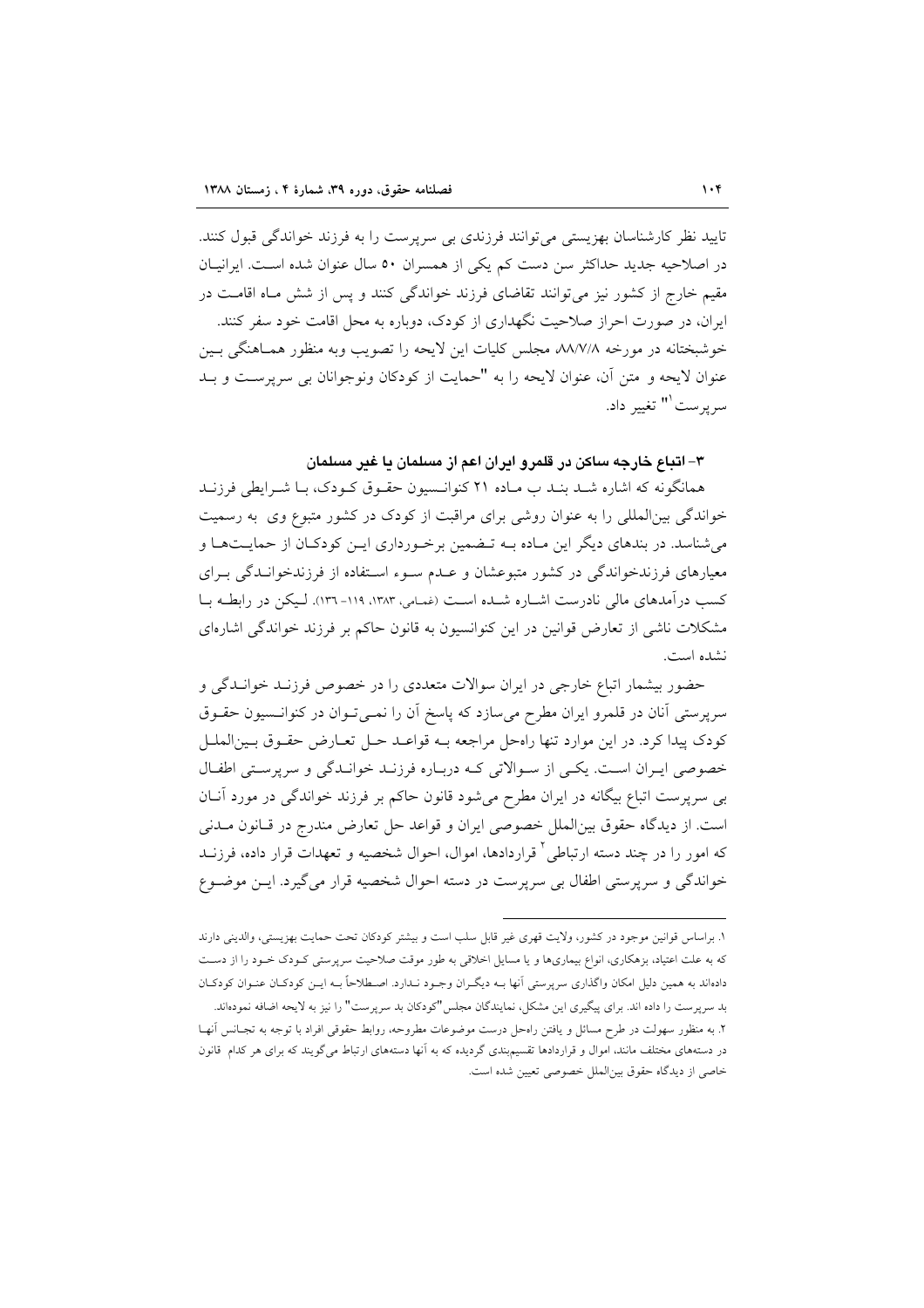در قانون اجازه رعايت احوال شخصيه ايرانيـان غيرشـيعه مـصوب ١٣١٢ و در مـاده ١٣ قـانون حمایت از کودکان بدون سرپرست ۱۳۵۳ تصریح شده است.

درباره قانون حاکم بر فرزند خواندگی در خصوص بیگانگان ساکن ایران مقرراتـی صـریح در قوانين ايران وجود ندارد و قانون در اين مورد ساكت است. ليكن طبق ماده ۷ قـانون مــدنى احوال شخصيه اتباع خارجه تابع قانون ملي آنان است. ماده ۹۷۸ قــانون مــدنى در مــورد نظــم عمومی که استثنائی بر ماده ۷ همین قانون تلقی میشود، مقرر میدارد: چنانچـه اجـرای قـانون خارجي در مواردي با نظم عمومي يا اخلاق حسنه ايران مغايرت داشته باشـد در ايـران قابـل اجراء نيست. از اين نظر، فرزند خواندگي در مورد اتباع خارجه (چنانچه قانون احوال شخصيه آنان این تأسیس را شناخته باشد) مورد قبول قرار گرفته و قـانون حـاکم بـر فرزنــد خوانــدگی قانون متبوع تبعه خارجي است كه فرزند خواندگي او مورد بحث و رسـيدگي اسـت. بنـابراين، فرزندخواندگی در روابط خصوصی خارجیان در صورتی که فرزند خوانده نیـز خـارجی باشــد مورد قبول قانونگذار ایرانی قرار گرفته است. در توجیه مخالف نظـم عمـومی نبـودن پــذیرش فرزند خوانده توسط اتباع خارجي در ايران مي توان گفت كـه ايرانيـان غيرشـيعه از ايـن حـق برخوردارند و به تبع اولی اتباع خارجی نیز میتوانند از این حق برخوردار باشند ْ.

اما اگر تبعه خارجی تقاضای فرزند خواندگی در خصوص اتباع ایران را ارائه نماید. در این حالت این سوال مطرح است که موضوع را تابع قانون ایران بدانیم یا قانون متبوع تقاضــا کننــده خارجی؟ علت طرح این سوال این است که مقررات ایران برای طفل واگذار شده به سرپرستی حق ارث قائل نیست در حالی که در قانون خارجی این فـرد ممکـن اسـت از ارث برخـوردار باشد. نظر اول در این باره قانون ایران را حاکم میداند. طبق این نظر بر اسـاس مـاده ٥ قـانون مدنی، تمام سکنه ایران اعم از اتباع داخله و خارجه مطیع قوانین ایران بوده مگر در مواردی که قانون استثنا كرده باشد. و در ساير موارد، از جمله مواد ٩٦٤ و٩٦٥ قانون مدنى، حاكميت قانون متبوع متقاضی خارجی، استثنا بر اصل بوده و در موارد استثنا باید به قدر متیقن اکتفاء نمود و با توجه به سکوت قانون در این مورد باید قانون ایران را ملاک قرارداد. ایراد این نظر ایـن اسـت که قانون ایران، فرزندخواندگی به مفهوم خاص آن را به رسمیت نشناخته و بر آن آثار حقــوقی از قبیل ارث را مترتب نمی داند. لذا با پذیرش نظریه مزبـور، فرزنـد خوانـدهای کـه در کـشور متبوع خود و پدر خوانده و مادر خواندهاش، به طور صحیح به چنین حقی دست یافته در ایران با عدم اعتبار و عدم صحت آثار حقوقی فرزند خواندگی از قبیل ارث یا الزام بـه انفـاق روبـرو

١. ماهنامه كانون وكلاً» قانون حاكم بر فرزند خواندگي» شماره٢١٢ ١٣٨٦، ص ٤٥.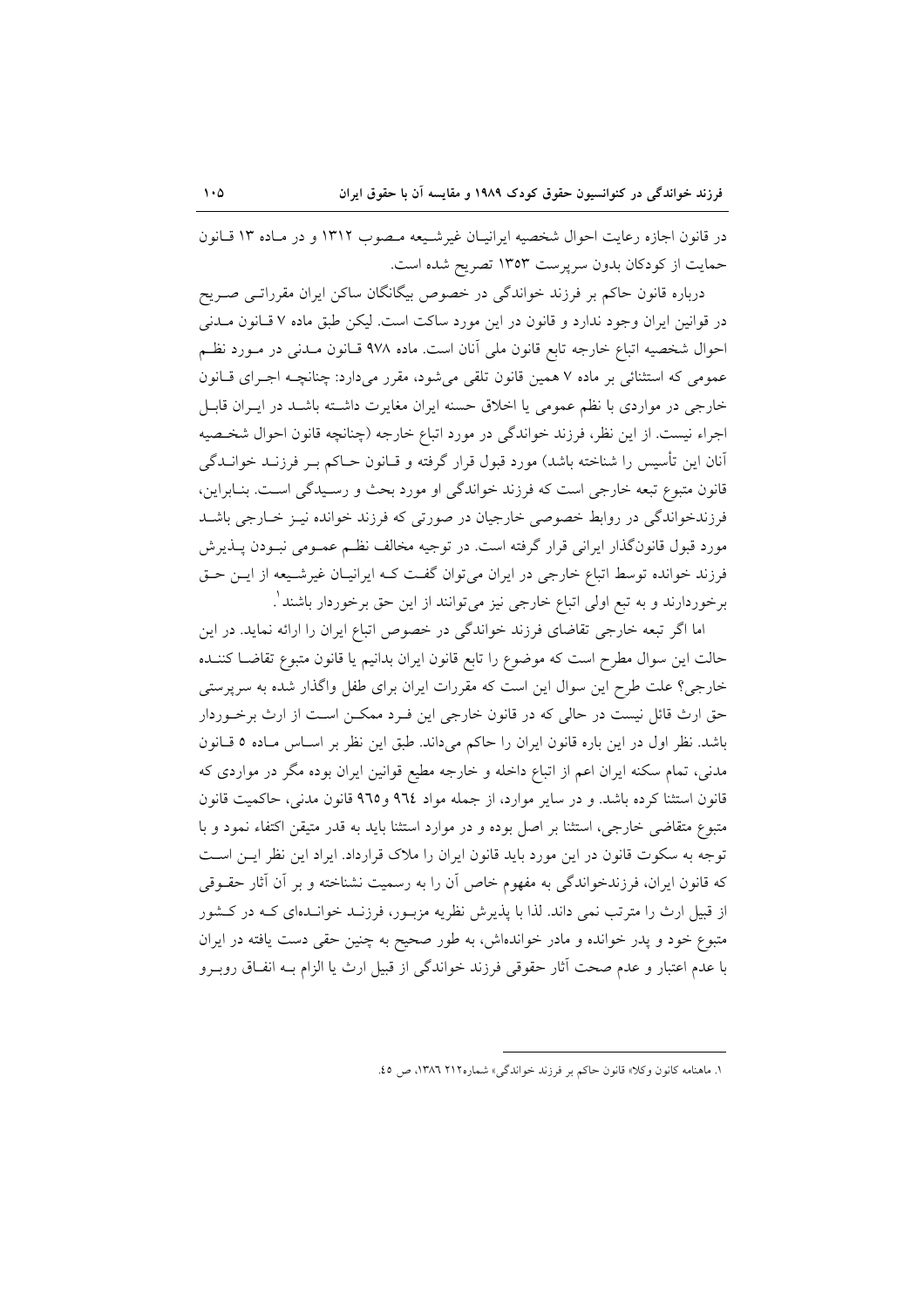خواهد شد که این خلاف عدالت و اصل شناسائی و اعتبار بینالمللی حقـوق مکتـسبه خواهـد بو د.

براساس نظر دیگر، قانون خارجی حاکم بر قضیه است. زیرا با توجـه بـه مـاده ۹٦٤ قـانون مدنی که روابط ابوین و اولاد را تابع قانون دولت متبوع پدر میداند و نیز بـا اسـتفاده از امـاره مربوط به ايرانيان غيرشيعه كه عادات و قواعد متداوله در مذهب يدر خوانده يا مادر خوانـده را ملاک میداند، فرزند خواندگی اتباع خارجه در ایران نیز، تابع قانون دولت متبوع پـدر خوانـده یا مادر خوانده خواهد بود. ایراد این نظر همانند نظر قبلی این است که در حقوق ایــران اساســاً نهاد فرزند خواندگی به رسمیت شناخته نشده و فرزند خوانده بـه هـیچوجـه در حکـم فرزنــد واقعی نبوده و رابطه پدر و فرزندی و آثار آن از قبیل ارث و غیره برقرار نمــیگــردد. بنــابراین، نمي تـوان قـانون دولـت متبـوع پــدر و مـادر خوانــده را نــسبت بــه موضــوع حـاكم دانــست. به نظر بعضي حقوقدانان (متـولي،١٣٧٩،١٧٠) چون فرزند خواندگي در فقه اسلام و حقوق ايران به رسمیت شناخته نشده و قانونگذار ایران نهاد مستقلی را بـه عنـوان سرپرسـتـی کودکـان بـدون سرپرست تأسیس نموده، واَن را نسبت به هر زن و شوهر مقیم ایــران کــه متقاضــی سرپرســتـی باشند قابل اجرا دانسته لذا بايد قواعد مادى و نه قواعد حل تعارض ايـران را حـاكم بـر ايجـاد رابطهٔ مذکور بدانیم. بنابراین، هـر گـاه اتبـاع خـارجی در ایـران بخواهنـد، فرزنـدی را تحـت سرپرستی داشته باشند با توجه به ماده ۱ قانون حمایت از کودکان بـدون سرپرسـت کـه مقـرر میدارد: «هر زن و شوهر مقیم ایران می توانند با توافق یکدیگر طفلی را بـا تـصویب دادگـاه و طبق مقررات این قانون سرپرستی نمایند»؛ چون عبارت «زن و شوهر مقیم ایران» اعــم از اتبــاع ایران و خارجه می باشد لذا تقاضای آنان مورد قبول گرفته و قانون حاکم در مرحله ایجاد حـق، قانون ایران خواهد بود. به همین دلیل زوجین خارجی متقاضی سرپرسـتی بایــد دارای شــرایط مذکور در ماده ۳ قانون فوق بوده و احراز شرایط نیز با دادگـاه ایـران اسـت و ایـن دادگـاه بـه استناد مواد ۷ و ۸ قانون مذکور، قوانین عمومی ایران از قبیـل مقـررات قـانون مـدنی و قـانون حمایت از کودکان بدون سرپرست ۱۳۵۳ را ملاک قرار میدهد. در توجیه حـاکم بـودن قـانون ایران می توان اشاره کرد که طبق ماده ۲ قانون فوق الذکر «سرپرستی به منظور تأمین منافع مادی و معنوی طفل برقرار میگردد ولی در هر حال از موجبات ارث نخواهد بود»؛ و تأکید اخیــر در مورد ارث دلیل بر این امر است که قانونگذار درمرحله ایجاد حق در ایران صرفاً مقررات ایران را حاكم بر موضوع مى داند.

حال اگر تبعه خارجی متقاضی فرزند خواندگی در ایران از اتباع کشورهائی باشد که احوال شخصيه را تابع اقامتگاه مىدانند (مانند انگلستان) موضوع احاله بوجود مى آيد و طبق ماده ٩٧٣ قانون مدنی قانونگذار ایرانی در صورتی که احاله به قانون ایران شده باشد (احاله درجـه اول)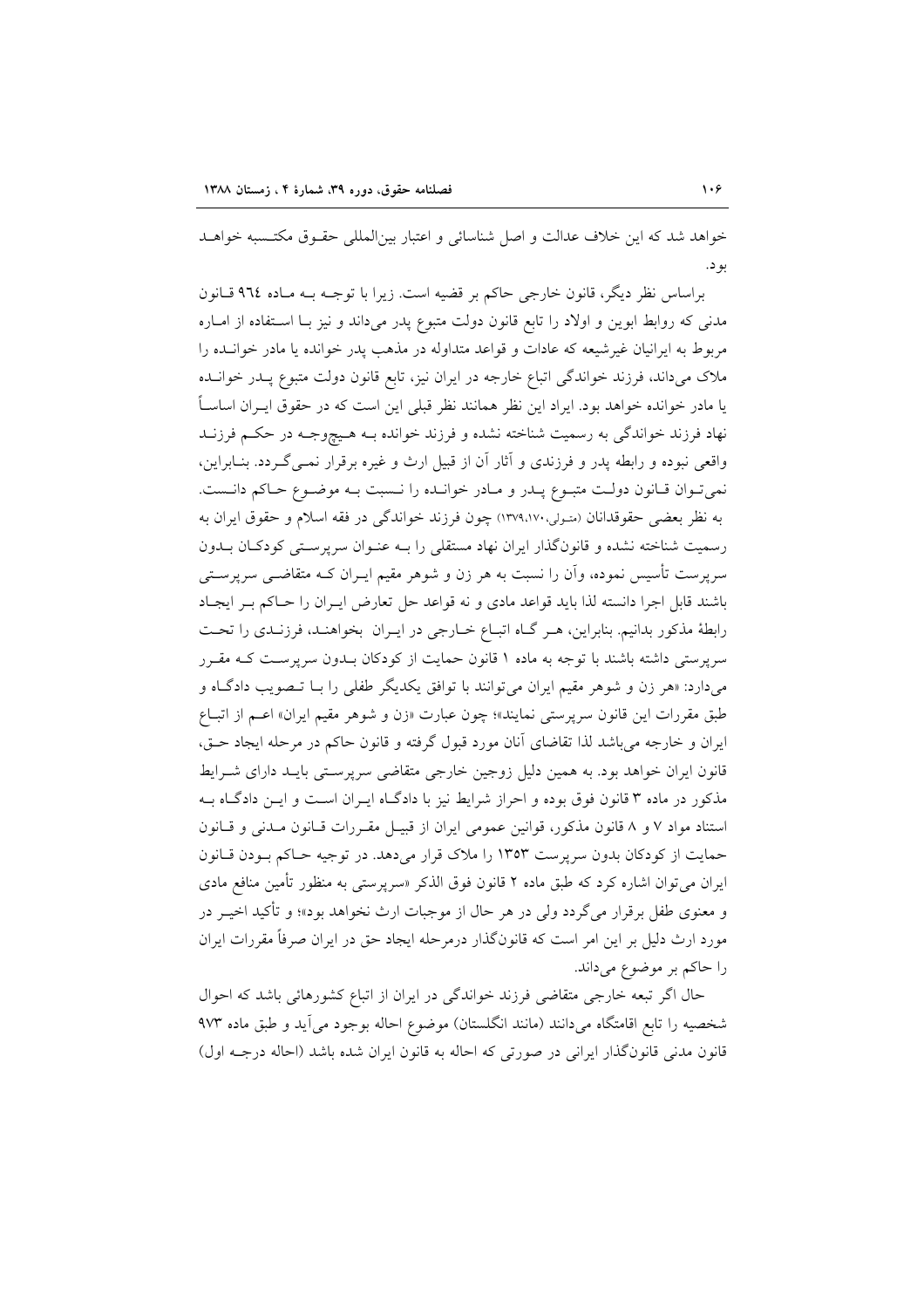آن را مورد قبول قرار میدهد. بنابراین، اگر تبعـه خــارجی ســاکن ایــران مــسیحی، یهــودی یــا زرتشتی باشد می توان وی را مشمول مقررات فرزند خوانیدگی قیانون اجبازه رعایت احبوال شخصيه ايرانيان غير شيعه مصوب ١٣١٢ در مورد احوال شخصيه ايرانيـان غيرشـيعه دانـست. طبق بند ۳ این قانون «در مسائل مربوط به فرزند خواندگی، عادت و قواعد مـسلمه متداولــه در مذهبي كه يدر خوانده يا مادر خوانده پيرو أن است اجراء شود». اما اگر تبعه خارجي مـسلمان باشد فرزند خواندگی در مورد وی اعمال نخواهد شد و قانون حمایت خانواده ۱۳۵۳ در مـورد وي اجراءِ خواهد شد.

سوال دیگر که با توجه به بحث تعارض متحرک در حقـوق بـینالملـل خـصوصى مطـرح می شود، این است که چنانچه اتباع خارجی در مرحله اثر گذاری حق بخواهند از رابطـه فرزنــد خواندگی که بطور صحیح در خارجه به وجود آمده است، در ایران استفاده کرده و بـه اثـری از أثار أن مانند نفقه يا ارث استناد نمايند قانون ايران را حاكم بر دعوى أنان بدانيم يا قانون كشور متبوع أنان را؟ در پاسخ چنانچه قانون ایران را حاکم بر موضوع بدانیم باید از شناسـایی رابطـه مزبور خودداری کرده و حقوق فرزند خوانده را نادیده بگیریم که این موضوع بـرخلاف اصـل اعتباروشناسائی بین المللی حقوق مکتسبه و اصول عدالت و انصاف است. در مقابل بـا عنایـت به اینکه قانون ایران، نهاد فرزند خواندگی را نسبت به ایرانیـان غیـر شـیعه بـا صـراحت معتبـر دانسته است، پذیرش فرزند خواندگی که در خارج بوجود آمده است نه تنها بـا نظـم عمــومی ایران منافاتی نخواهد داشت، بلکه حقوق مکتسبه افراد هم رعایت شده است. در این مورد، بـا توجه به ماده ۷ قانون مدنی که احوال شخصیه بیگانگان را تابع قـانون ملـی آنـان مـیدانـد، در صورت وحدت تابعیت آنان، موضوع تابع قانون دولت متبوع آنان خواهد بود. امـا در صـورت اختلاف تابعيت فرزند خوانده با پدر يا مادر خوانده، قانون ايران پاسخ مشخص نـدارد. لـيكن، بنظر می رسد چون منظور اصلی ازاین گونه مقررات، رعایت غبطـه و مـصلحت مـولی علیـه و فرزند خوانده می باشد و در ماده ۲ قانون حمایت از کودکان بلدون سرپرست و در ماده ۲۰ کنوانسیون حقوق کودک به موضوع تأمین منافع مادی و معنوی طفل ومنافع عالیه کودک اشــاره شده لذا به نظر می رسد که در این خصوص، باید قانون دولت متبوع فرزنـد خوانـده و کـودک تحت سربرستی را ملاک عمل قرارداد.

## نتىجەگىرى

کنوانسیون حقوق کودک ۱۹۸۹ در جهت رعایـت هـر چـه بیــشتر مــصالح و منــافع عالیــه کودکان تاسیس فرزندخواندگی را مورد قبـول قـرار داده و انتظـار دارد کـه کـشورهای عـضو کنوانسیون این تاسیس را در حقوق داخلی خود بیذیرند. ایران این کنوانسیون را با حــق شــرط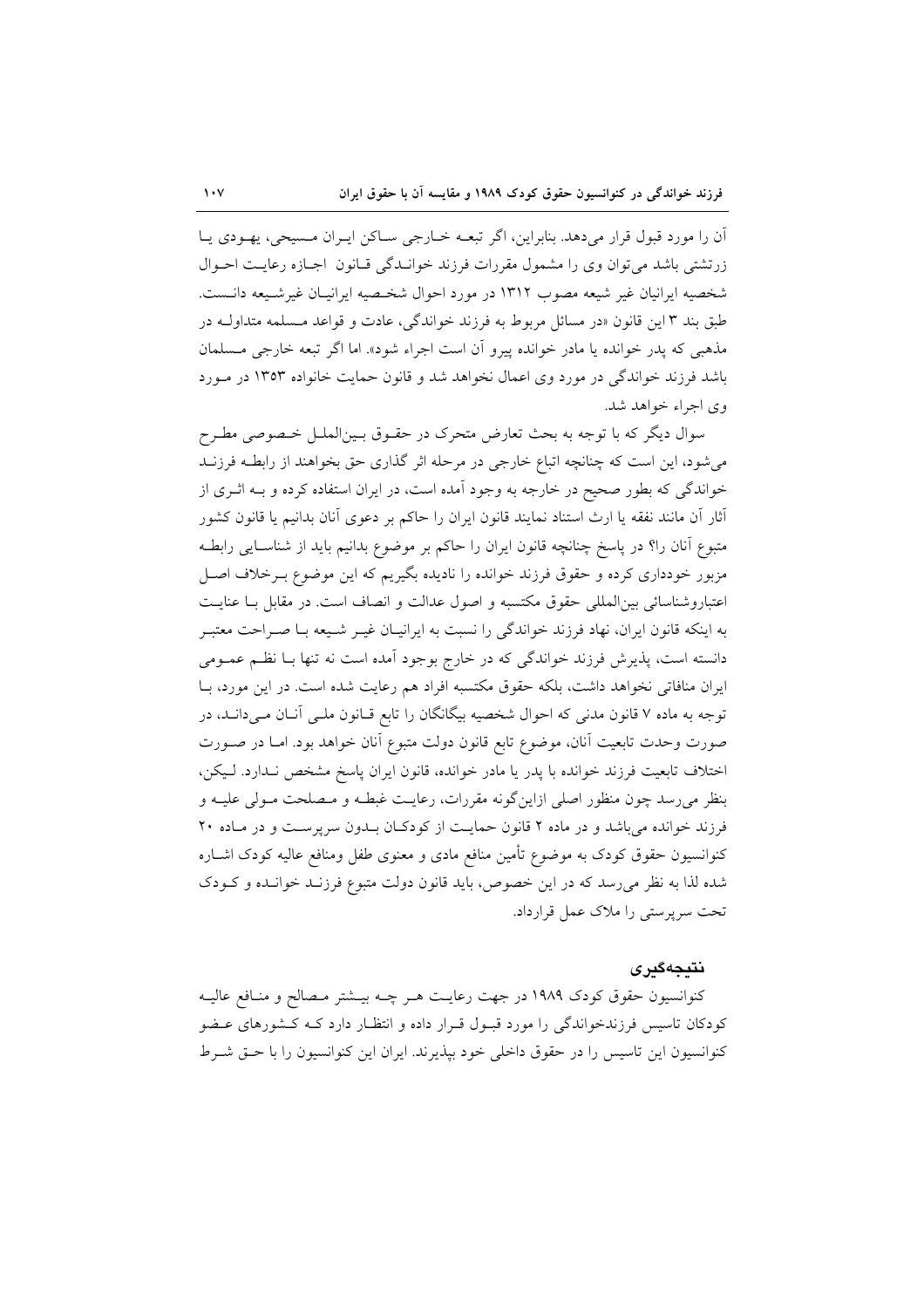یذیرفته و در مواردی که موادی از کنوانسیون مغایر با موازین اسلامی باشـد آن را مـورد قبـول قرار نمي دهد. بر اساس فقه اسلامي فرزند خواندگي پذيرفته نيــست. لـيكن توجــه بــه ايتــام و کودکان بی سرپرست مقبول شارع است. لذا قانون داخلی ایران بجز برای اقلیتهای مـذهبی، فرزند خواندگی رابه رسمیت نشناخته و نهادی مستقل را به عنـوان سرپرسـتی کودکـان بــدون سرپرست ایجاد کرده است. این مقررات تا حد زیادی با مقررات کنوانسیون حقـوق کـودک در مورد فرزند خواندگی هماهنگ است. در رابطه با فرزند خواندگی بینالمللی یا فرزند خواندگی اتباع بیگانه در ایران، به نظر می رسد که فرزند خواندگی را بایـد جـزو دسـته ارتبـاطی احـوال شخصيه در نظر گرفته و آن را طبق ماده ۷ قانون مدنى تابع قانون متبوع دانست. ليكن با توجـه به اینکه فرزند خواندگی در ایران برسمیت شناخته نشده در این مـورد بنظـر مـیرسـد کـه در مرحله ايجاد حق، در هر حال اعم از وحدت و يا اختلاف تابعيت يدر خوانده (يا مادر خوانده) با فرزند خوانده یا طفلی که تحت سرپرستی قرار میگیرد، به موجب ماده ۱ قبانون حمایت از کودکان بدون سرپرست مصوب ۱۳۵۳، قانون ایران حاکم بـر موضـوع خواهـد بـود. لـیکن در مرحله اثر گذاری حق ودر موردی که رابطه فرزند خواندگی بطور صحیح در خارج از ایران به وجود آمده و در ایران به اثری از آثار آن استناد شده باشد، در صورت وحدت تابعیـت، قــانون ملي طرفين و در صورت اختلاف تابعيت، قانون ملي فرزند خوانده و يا طفل تحت سرپرستي، حاکم بر موضوع میباشد. در خاتمه به نظر میرسد با توجه به ضرورتهای جامعـه و تطـابق بیشتر با کنوانسیون حقوق کودک و تسهیل واگذاری کودکان بی سرپرست به خانوادهها، اصلاح برخی از مواد قانون کودکان بدون سرپرست و تصویب قوانین جدیدیی در ایـن مـورد الزامـی بنظر می رسد.

# منابع و مأخذ

## الف- فارسى

- ١. ابراهیمی نصرالله، (١٣٨٢) نهادهای حقوقی حمایت از اطفال در حقوق ایران، دو فصلنامه فقـه و حقـوق خـانواده (نــدای صادق) شماره ٣١.
	- ۲. امیدی هشجین، محمدرضا،(۱۳۸۵) کنوانسیون حقوق کودک و حق شرط ایران، همای دانش.
	- ۳. امامی اسدالله، (۱۳۷۸) وضع حقوقی فرزند خواندگی در حقوق ایران، نشریه پژوهشهای فلسفی کلامی، تهران.
		- ٤. كاتوزيان ناصر،(١٣٧٨) حقوق خانواده. چاپ پنجم، تهران، انتشارات سهامي انتشار.
		- ه. کاتوزیان ناصر،(۱۳۷۹) **دوره مقدماتی حقوق خانواده**،تهران، نشر دادگستر، چاپ اول.
- ٦. صفائ<sub>ی</sub> سید حسین و امامی اسدالله،(١٣٨١) **حقوق خانواده قرابت و نسب و آثار آن**، تهران، انتشارات دانشگاه تهران، جلد دو م.
	- ۷. صفائ<sub>ی</sub> سید حسین و امامی اسدالله،(۱۳۷۹) م**ختصرحقوق خانواده**، تهران، نشر دادگستر، چاپ سوم.
	- ۸ غمامی محمد مهدی،(۱۳۸۲) فرزند خواندگی در خانواده رومی ژرمنی، ماهنامه کانون، پائیز، شماره ۴٪.